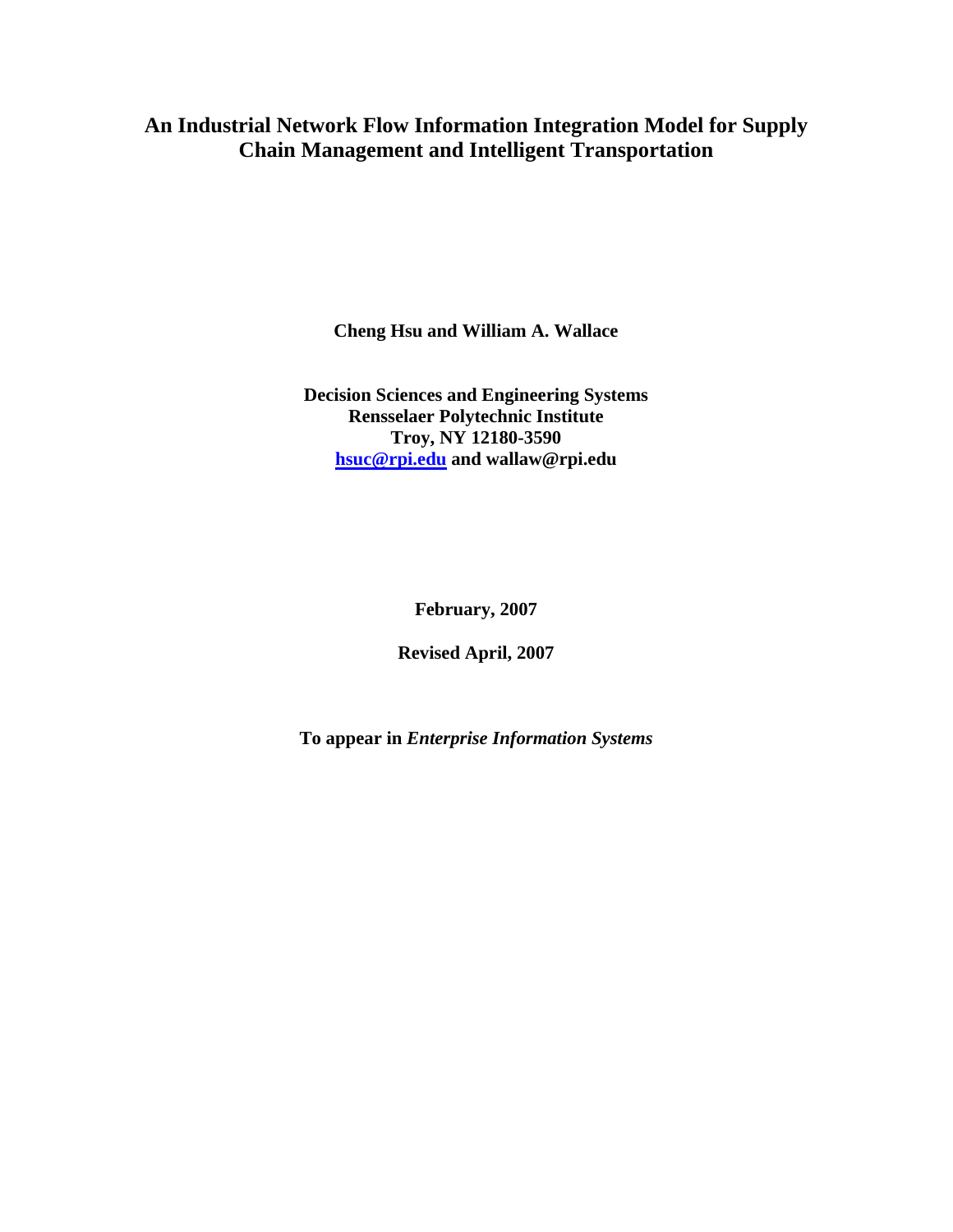#### **Abstract**

Industrial network flow involves three domains: infrastructure, individual subjects of movement, and planning and control of the movement. Examples include supply chain and intelligent transportation. These traditionally isolated domains can be digitally connected to enhance their performance. Digitization of the infrastructure provides real-time data to facilitate its operation, while digitally connecting the subjects to the infrastructure allows for tailored services and support to particular subjects. Connection of both to the enterprise information systems enables adaptive control for the application (e.g., logistics) at a global optimization level. Previous results in the field cover separate aspects of planning/routing, real-time monitoring, and trip support. Toward this end, a new highway-based Subject-Infrastructure-Enterprise information integration model using digital connection is proposed to the field of industrial network flow control for application to intelligent transportation and supply chain management. The SIE model supports industrial network flow control in a way comparable to an adaptive control panel administering an automated material handling system. In this metaphor, the global infrastructure becomes "controllable" similar to factory conveyors and automated guided vehicles. The paper presents a conceptual design substantiated with information requirements analysis. An empirical experiment at locations in New York State shows the technical feasibility of the digital connection envisioned.

**Keywords** global network flow, cyber-infrastructure, intelligent transportation, information integration**,** data fusion, RFID, wireless sensor networks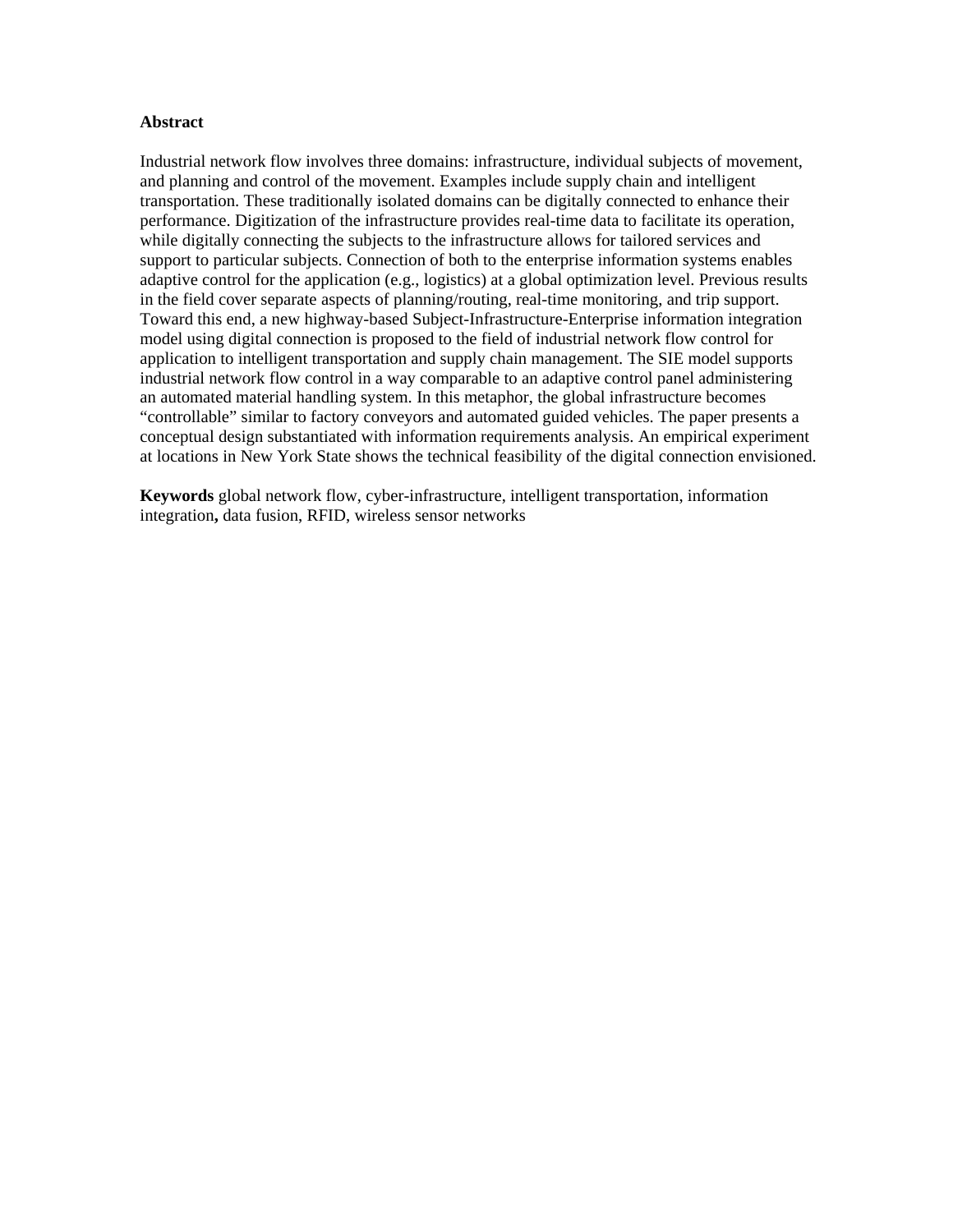#### **I. The Subject-Infrastructure-Enterprise Integration Approach**

Digital connection is a proven approach to achieving enterprise integration, transformation, and collaboration. To the extended enterprise of industrial network flows, such as supply chain and intelligent transportation, digital connection entails "digitization" of the traditional infrastructure and the users of the infrastructure by adding a digital layer to them. The digital layer can then be connected with enterprise information systems to achieve integration, transformation, and collaboration. Consider, in particular, wireless sensor networks and RFID (Radio Frequency Identification) systems; which have been widely employed for environment monitoring (e.g., seismic study, animal habitats, and military applications), intelligent transportation systems (e.g., vehicle tags, rider smart cards, and rush-hour traffic control), and inventory management (see, e.g., [1, 11, 22]). They prove to be capable of serving as real time data collectors, processors, and even dispatchers for enterprise information systems (see, e.g., [12, 23] for techniques, and [7] for design). The field has yet to fully explore this new class of opportunities.

One aspect of industrial network flows that stands out is highway. For example, Just-in-Time production systems operated over a global supply chain tend to have a weak link in the freight on highways, which could be enhanced by a new information integration enabled by new digital connection. Previous results of highway-based network flows focus mainly on the *planning* of delivery; i.e., routing, scheduling, and supply chain integration (see, e.g., [5, 6, 10, 14, 19]). The topics of control have been studied primarily for local level monitoring and adjustment (see, e.g., [13, 14, 18, 21]. Compared to intra-factory network flows, such as material handling systems, the field of inter-factory network flow *control* lacks reliable information on the real-time conditions of the highways, lacks sufficient journey support for the individual subjects on the move (e.g., drivers, vehicles, and cargos), and lacks integration of these real-time data with enterprise information systems (e.g., logistics, production/inventory, and infrastructure operation) - see, e.g., [17, 20]. A digital layer on highways could open up new designs to resolve these problems [8].

Therefore, we propose a digital layer design based on the emerging technologies to provide a solution to support the adaptive control of industrial network flows, with a highway focus. The digital layer effects real time information on the infrastructure (via wireless sensor networks), and the availability of complete information on the subjects (via extended RFID capabilities). By itself, it facilitates the operation of the infrastructure (using global or fleet data) and provision of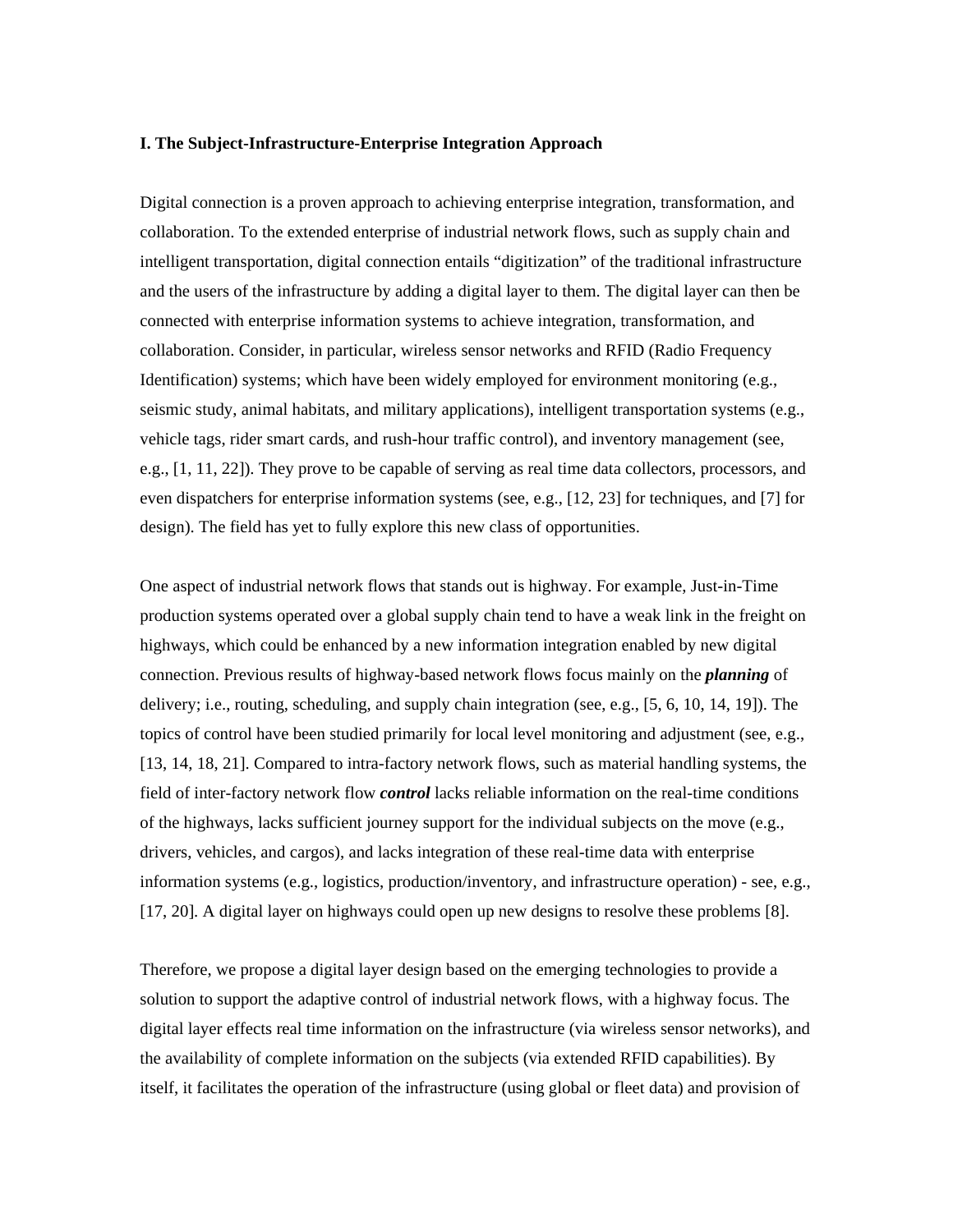customized journey support to the users (through access to individual need and history). When it is connected to enterprises databases along the global supply chain, this new capacity further becomes an enabler for adaptive control of network flows at a global level.

A metaphoric reference point for this vision is the baggage handling system at some airports (e.g., the Hong Kong Airport and the I-Chon Airport of Korea) which attach an RFID label to every piece of luggage and move them through material handling systems equipped with networks of sensors interacting with the RFID labels. A control panel displays the status of the system, down to the level of individual pieces of luggage, and directs their individual movement on the conveyers to different dispatching points. This example serves as a thought model to illustrate possible industrial network flow control. In the thought model, infrastructure works as the conveyors and the subjects the baggage, with the network flow databases and processes performing the control of the panel: dispatching operational decisions back to the infrastructure and the subjects for actions, if necessary.

The above thought model is referred to in this paper as the **Subject-Infrastructure-Enterprise (SIE) model** for industrial network flows. The model entails (1) adding a digital layer to the infrastructure and the users (or, the subjects); (2) determining the information requirements for adaptive control of the subjects (e.g., safety and journey decision support), infrastructure (e.g., operation), and enterprise processes (routing, scheduling, and production and inventory planning); and (3) implementing the control through information integration over the extended enterprise of global logistics. At present, adaptive control is feasible for air-cargos and maritime shipment. However, open highways remain a blind spot since the infrastructure cannot be globally monitored and operated. Without digital connection to the infrastructure, connection to the subjects alone via, e.g., GPS, does not allow the network flow enterprises to perform globally synchronized adaptive routing, scheduling, and journey assistance.

The technical elements of the SIE model required are available today, except for the common standards of inter-operation among wireless sensor networks, RFID systems, and enterprise databases. Of them, the central concern of global inter-operation under the SIE model is the subjects that move globally, or the RFID bearers. Thus, the lack of international standard for RFID systems is a major inhibitor to the global implementation of the SIE model. At present, a number of national authorities exert considerable influence on the regulation and standard development for RFID. They include USA/FCC; Canada/DOC; EU/ERO, CEPT, ETSI, etc.;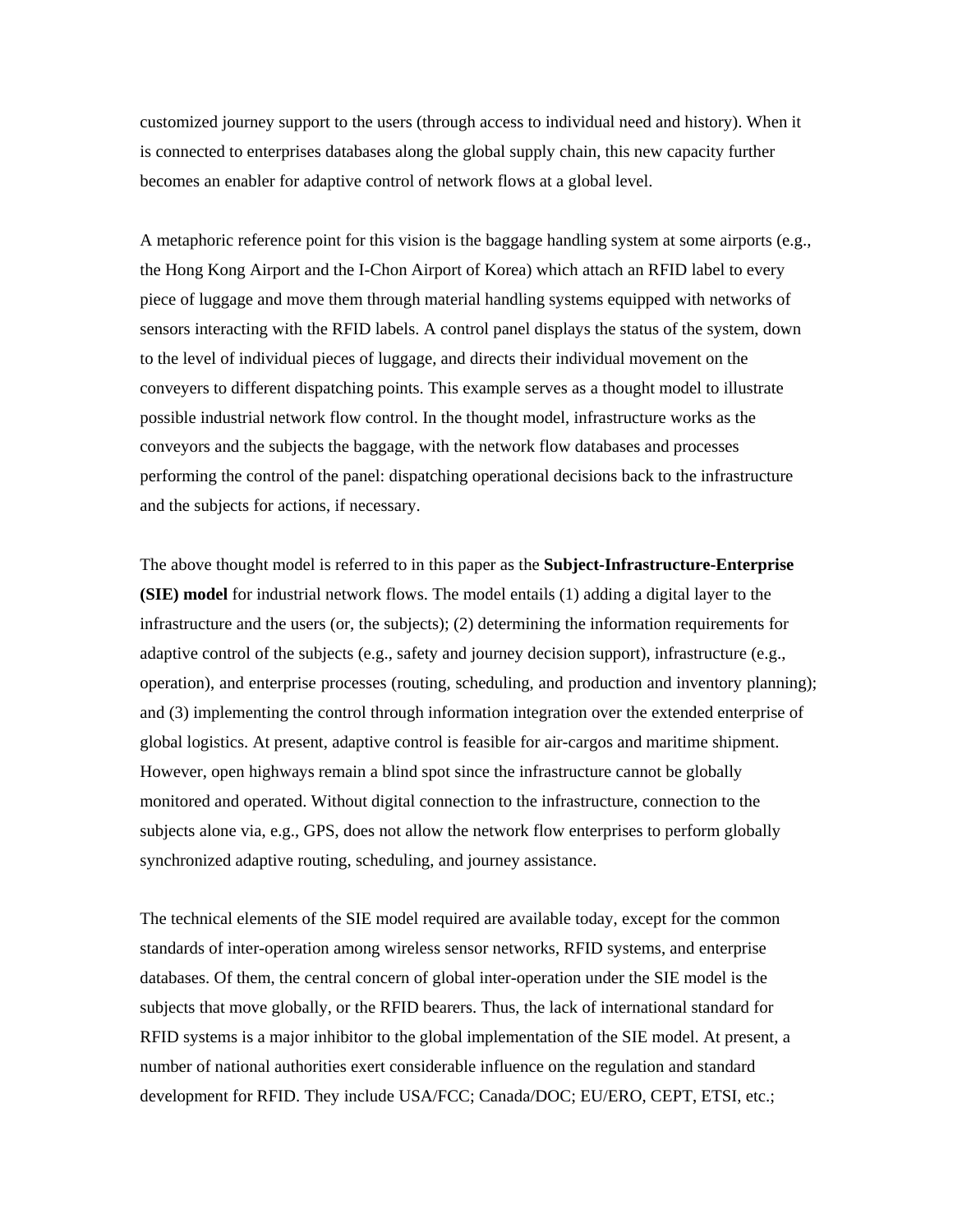Japan/MPHPT; China/MII; Australia/AUMA; and Singapore/IDA. International standard groups are also being organized under the auspices of the ISO and United Nations, in addition to industrial consortia (e.g., EPCglobe). For the purpose of this paper, we consider the standards beyond the scope of the research, and focus only on the generic design that can be implemented by using common technologies, and promise to remain valid for working with future standards.

The SIE model is centered on the digital connection of infrastructure, subjects, and enterprises; which, in turn, is predicated on the digitization of the infrastructure, especially the highways. Thus, the foremost research task is the conceptual design for the implementation of the model. Since infrastructure belongs to public domain, the design has to be consistent with the public need of the infrastructure, especially intelligent transportation. Thus, analyzing the requirements of intelligent transportation is a major task for the research. The remaining research tasks are primarily the connection of wireless sensor networks with the existing operation processes of the infrastructure, the interaction of RFID systems with the sensors, and the fusion of sensor data with enterprise databases. These tasks are facilitated by the existing cyber-infrastructure which is capable of transferring data between wireless sensor networks and enterprise databases. On this basis, application-based information models could be developed to interpret raw sensor data and thereby integrate them with enterprise data (see, e.g., [2, 3, 7, 9]).

This paper presents a complete highway-based conceptual design, along with a requirements analysis and an experiment of the digital connection among the highways, the vehicles, and the transportation databases, from the perspective of intelligent transportation. Specifically, the next section, Section II, presents the highway-based conceptual SIE design, with the feasibility of the implementation discussed in Section III. Section IV describes an empirical experiment that deployed wireless sensor networks in some region in Upstate New York, USA to illustrate the technical feasibility of the SIE model. Section V, the last section, concludes the paper with an analysis of the potential benefits of the SIE model. The analysis also constitutes a research agenda to bring about industrial network flow control using digital connection.

#### **II Conceptual Design of the Highway-Based SIE Model**

#### **II.1 Digitization of the Highway: a new public asset**

**I**nfrastructure, including highways, is public asset controlled by national and local governments. Therefore, enhancing highways with a digital layer would have to be considered as a public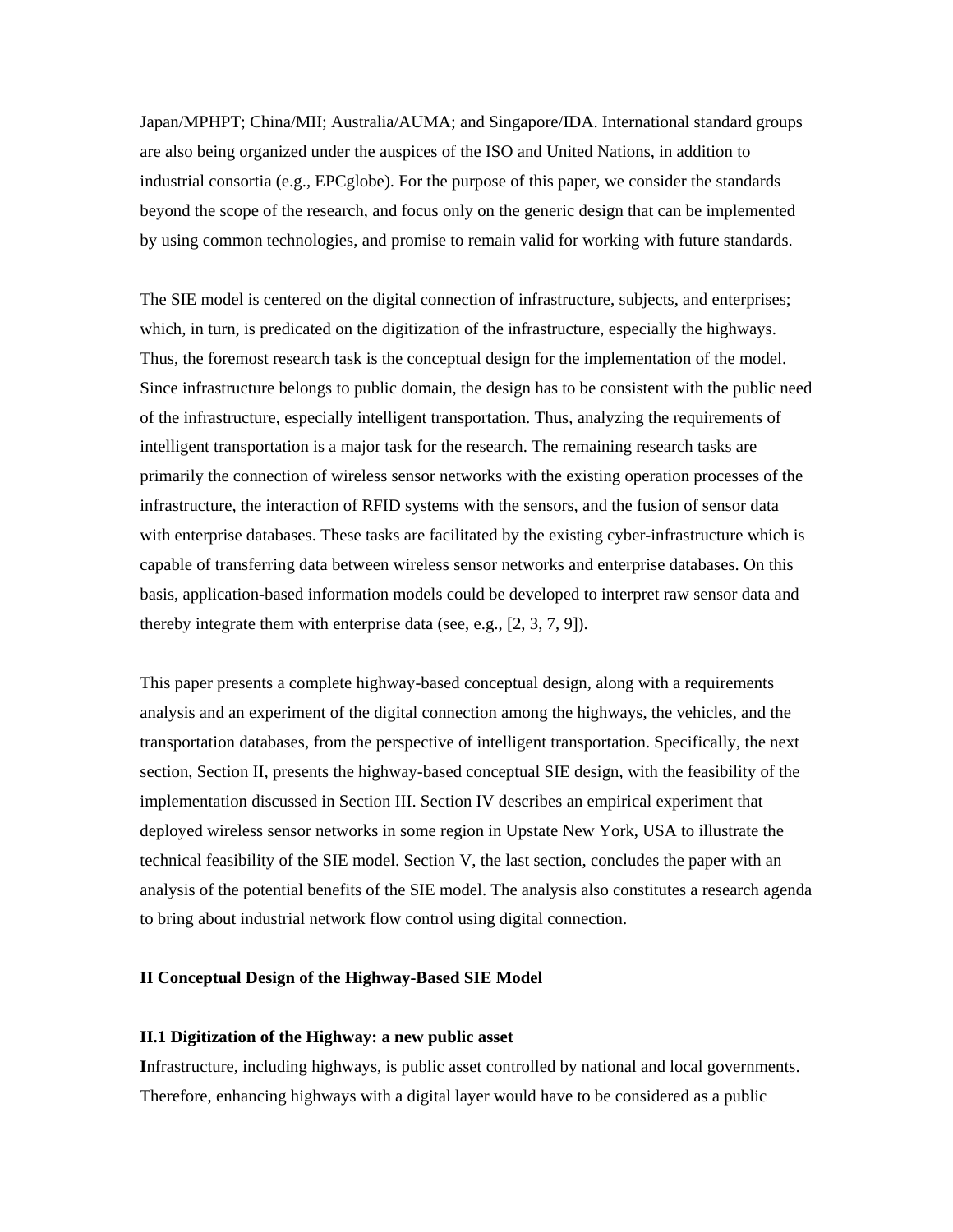policy and justified as such. An example is a recent I-87 Multimodal Study [20] conducted for New York State with US Federal funding. The study proposed a "Smart Highway" vision, which explored the concept of developing a digital layer for the I-87 highway from the perspective of intelligent transportation. Our research further explores the vision and develops it into an enabler for global logistics control. The general concept is depicted in Figure 1.

(Figure 1 goes about here.)

The idea of adding a digital layer to highways as public assets is simple: the digital ability facilitates the highway authority's operations and transportation control, the highway users' activities, and regional economic growth. However, the same ability also facilitates logistics control and turn highways into an integral element of global logistics models. Enterprises can collaborate with highway authority to use the public data for their own logistics control. This way, each enterprise's logistics control becomes a user of the (digitized) infrastructure, which supports any number of such concurrent users.

Figure 1 shows the basic system components of the digital layer. As a public asset, the digital layer deployed will be integrated with the existing cyber-infrastructure, including among other things the backbone networks and telecommunications systems. Therefore, the wireless sensor networks will include the usual sensor nodes and central nodes, plus special nodes for transceivers (RFID readers) and gateway nodes for connection with the cyber-infrastructure. In the case of the New York State's Smart Highway, the connection will be achieved through the State's backbone system and tier 1 providers of mobile telecommunications. A public sector Transportation Management Center (TMC) is envisioned as the nervous center for the combined facility of the new digital layer and the previous intelligent transportation systems. The logistics enterprises will gain access to the logistics data from the digital layer through connection to the TMC. The moving subjects on the highway carry RFID devices at the drivers, the vehicles, and/or the cargo, per the requirements of the particular logistics control models in use. The information feed from the RFID devices to the digital layer will pass through the TMC to reach the logistics control models, which then direct the drivers through the usual channels of telecommunications to complete the cycle of command and control. Drivers also gain journey support as the users of the highway from the TMC and even directly from the digital layer. In the latter scenario, the wireless sensor networks could trigger commands directed at the appropriate RFID devices, TMC signs, or driver support portals.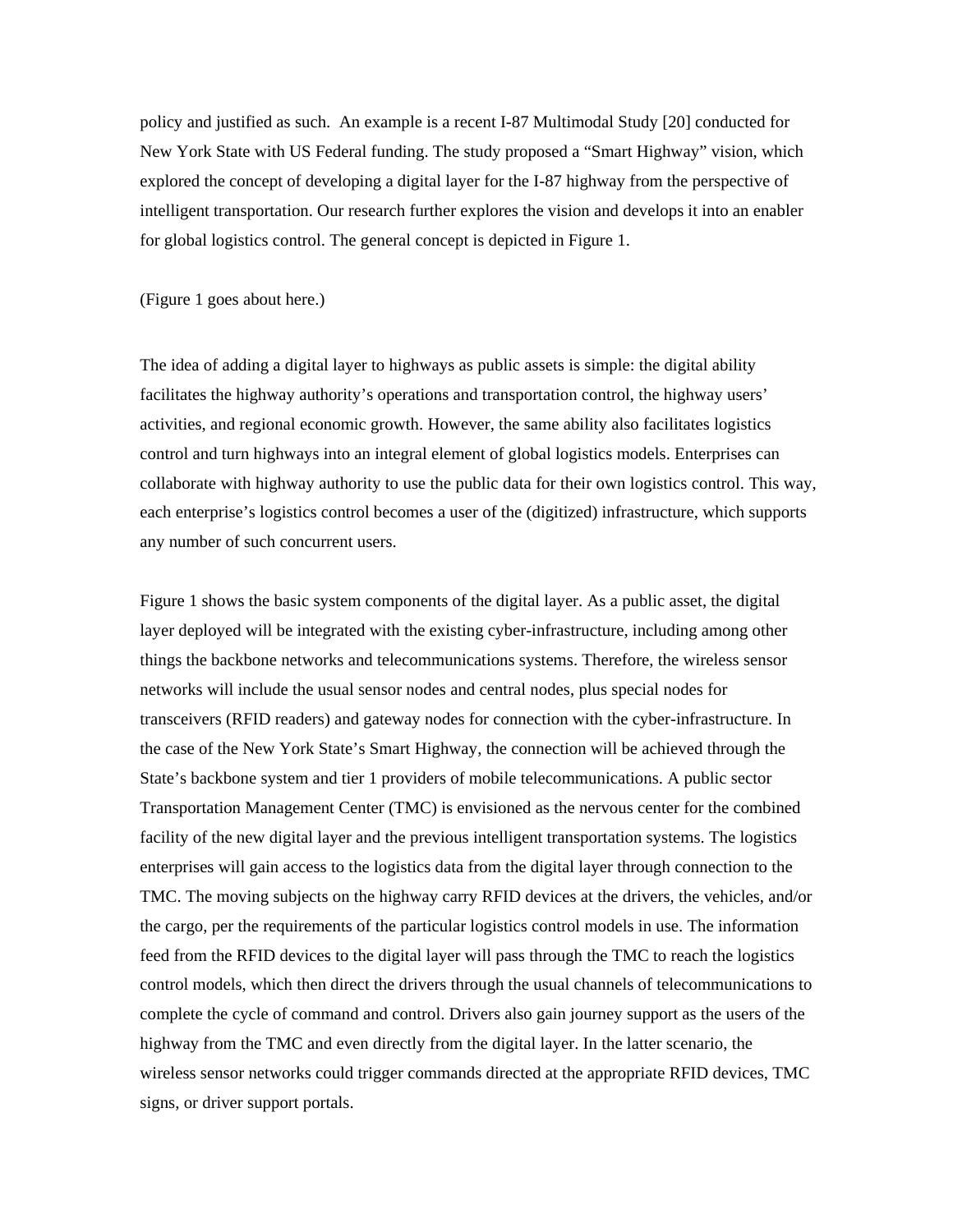Figure 2, on the other hand, depicts the synthesis of the goals of the infrastructure as public assets. Although the digitized highway is envisioned for global logistics control in the paper, it still has to satisfy the requirements of the authority which has the responsibility of operating and maintaining the infrastructure, and the requirements of the general public which use the infrastructure. In the figure, the digital layer is shown as a nervous system for the digitized highway. The requirements listed in the figure are elaborated next.

(Figure 2 goes about here.)

#### **II.2 Requirements Analysis: the roles of the digital layer**

Our research defines three progressive and integrative levels of requirements for the digitized infrastructure towards global logistics control: the *infrastructure life cycle requirements* from the authority's perspective (i.e., infrastructure project initiation and planning, engineering design, construction, on-demand and scheduled maintenance, transportation management, inspection, and renovation), the *highway journey life cycle requirements* from the subjects'/users' perspective (e.g., the scheduling, routing, moving, monitoring, and receiving of cargo for the class of freight users; other life cycles exist for other classes of users), and the *logistics control process life cycle requirements* (e.g., the demand, supply, monitoring, adaptive control, and integration of logistics for enterprise processes at both ends of the journey). These requirements define the capacity of the digital layer for highway. The technical requirements are similarly analyzed based on the capacity envisioned. In particular, the notion that the digital layer is a nervous system for the infrastructure leads to the identification of the designs for *message generation and acquisition, transmission, and processing/storage*.

• **Requirements for Infrastructure Operations:** acquisition and integration of data and knowledge used in the authority (e.g., New York State Department of Transportation) to better develop the Smart Highways and better run the transportation management centers. The digital layer should help the infrastructure monitor its own health and usage, and thereby acquire automatically important data to streamline the authority's operation. Possibilities include environment assessment data and usage patterns by location for project initiation and planning; usage and maintenance data for engineering design; 24/7 real-time and historic traffic data for construction and work zone management; road conditions surveillance and reports for on-demand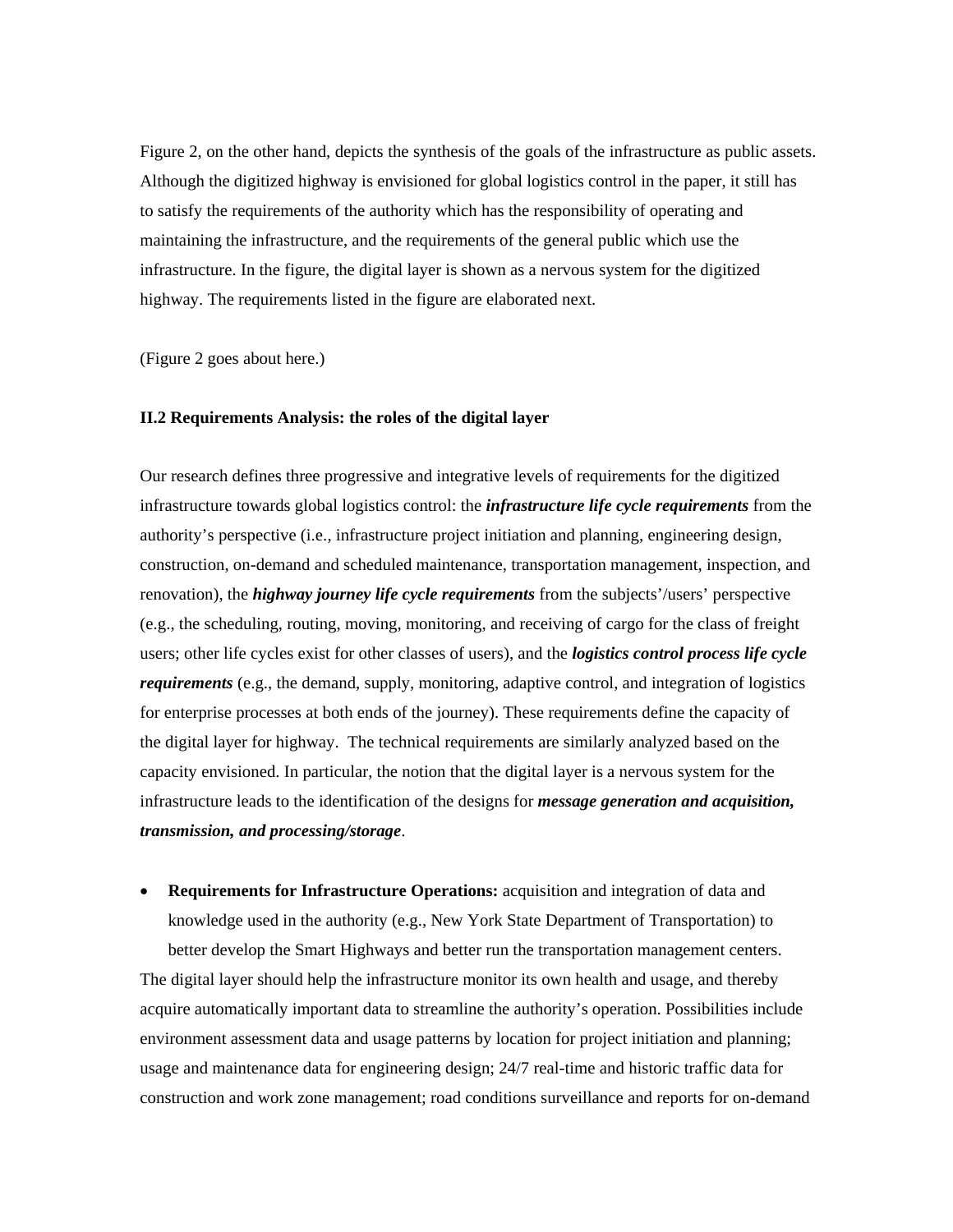and regular maintenance; non-destructing, non-intrusive data collection and evaluation for inspection; work zone monitoring, 24/7 traffic surveillance, incident reports, and computer sign/signal systems for project control and transportation management centers; and integration of these data for renovation of the Smart Highways. In a sense, the digital layer should facilitate its own planning, design, construction, maintenance, inspection, control, and renovation to help the authority's mission. The digital layer could be likened to a map that "talks"; in the sense that each ever-refining spot or locality on the map demands data and knowledge for its development and functioning, while it also feeds back data and knowledge of same kind to its owner to operate it. Therefore, the locality-identified messages become an agent of integration for the whole life cycle of operation since tasks are traceable to these localities. At present, data collection and tasks integration are difficult to achieve, and this problem results in high transaction cost and long cycle time for infrastructure maintenance and development.

For instance, the New York State Department of Transportation uses different information systems to maintain environmental impact assessments, geographical data (land, bodies of water, etc.), initiation plans, design files, construction contracts, maintenance reports, inspection records, and other mandated data for the operation of its projects. In addition, TMC operations add their own computerized signs, signals, video cameras, and even Web-based systems. The digital layer could provide location-based message feedings on a 24/7 basis to facilitate or supplement these systems. It could add real time road conditions for maintenance and traffic data for control; even the vehicles on the highways could, when equipped with proper sensors on board, serves as probes for the Smart Highways to automatically generate these location-based data. Locations, then, could provide a link to all groups within the Department, tying together different time frames, too. In addition, an integrated life-cycle operation promises to be easier to provide seamless support to users. Transportation management centers would become an immediate beneficiary of the new capability, since they could use the integrated, 24/7 messages to better coordinate with emergency services, schedule routine maintenance, and direct help trucks and other rapid response systems.

• **Requirements for Infrastructure Users:** integration of journey information and driver decision support to achieve Smart/Safe Driver and Smart Public Transportation, as well as Smart Freight, for the general public.

The highway users include local commuters, tourists, and truckers doing transshipments. These users are all drivers and hence have similar driver requirements: information and assistance to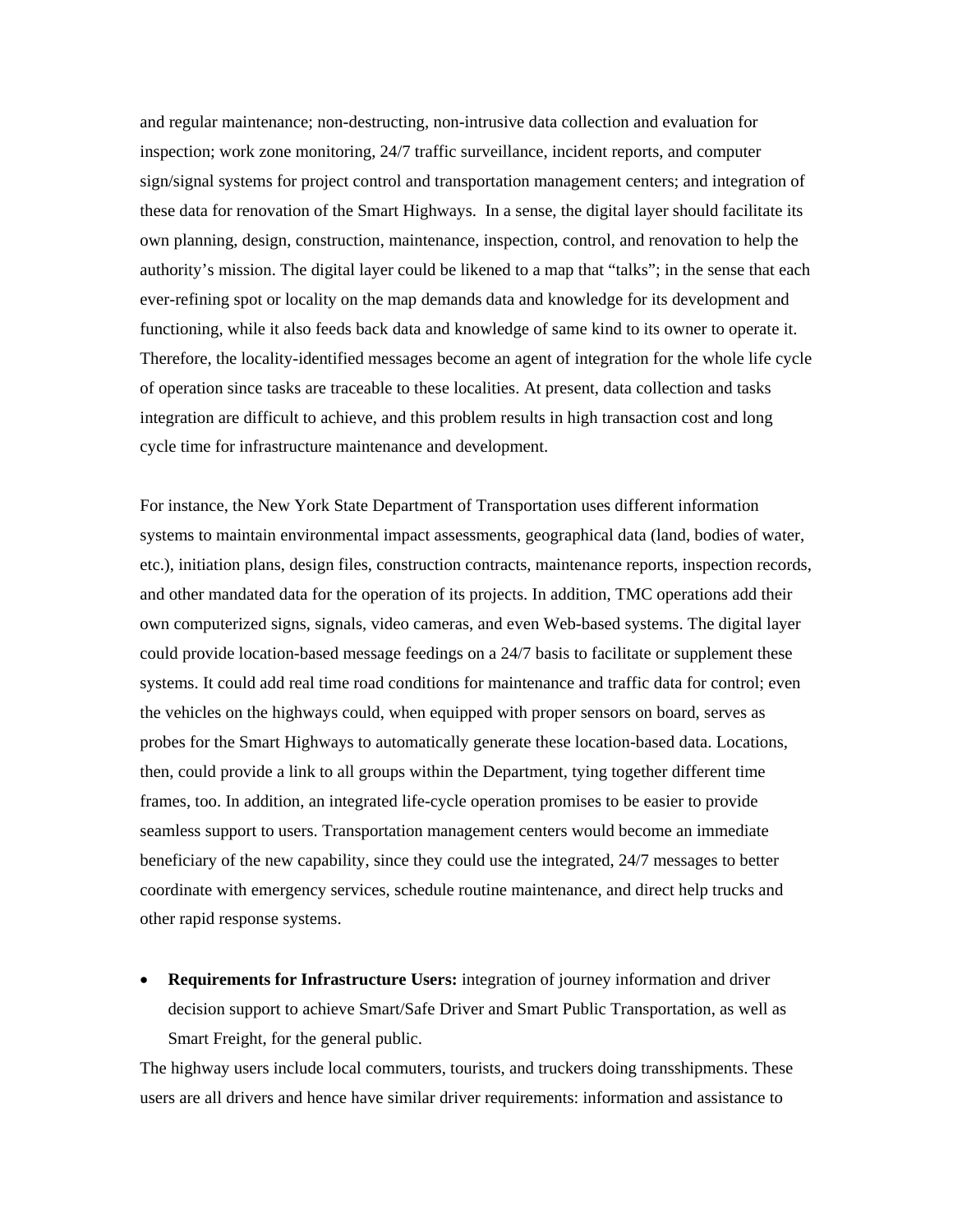enable them achieving zero-accident safety in all weather conditions, one-call/stop assistance to personal needs of the passengers and crews, and 24/7 decision support throughout the journey. The safety requirements and personal assistance are generic to all; however, the decision support requirements for conducting the tasks of the journey are different, and need to be fleshed out from the perspective of the life cycle of these tasks for each genre of users.

**Safety** is the first concern for all users. Safety is determined by the road conditions, the interaction of the vehicle and the road, and the user's ability to negotiate the road and the traffic. The digital layer should help in providing the users with real-time information about the road and making the delivery, assimilation, and implementation of such information automatic. That is, the digitized infrastructure allows for direct digital connection with the vehicles and the users, through information integration among, e.g., global positioning systems, driver information support systems (such as On-Star), and user's hand-held wireless devices. When vehicles are equipped with on-board computers, they can interact directly with the road sensors and other digital layer devices/systems; or even for the vehicles to function as mobile sensors to feed road conditions to the digital layer. The interaction may go into the rapid response teams and help trucks on the provider side, or into the control and maneuvering of the vehicles themselves on the user side (trip guidance of the vehicles). When the infrastructure design dictates, the digital layer can also complement highways that embed guiding cables, magnetic strips, or other systems to help control the vehicle and help manage the traffic, on-demand.

**Personal assistance** extends the concerns for safety and includes all the services that a user requires. The very nature of the assistance can be described as an e-business portal coupled with a number of one-stop stations for service-telecommunication-computing along the highways. The information-transaction portal connects the users to all kinds of service providers including hospital, lodging, and local attractions that the extended cyber-infrastructure serves. Servicetelecommunications-computing stations, on the other hand, are physical facilities and can be compared to an extended service station equipped with computing and telecommunicating supports and gateways to local service providers. The global logistics control models will use these personal assistance facilities as supplement to the usual control measures to enhance their ability to direct the subjects and freight on a real time and adaptive basis.

The notion of **24/7 decision support for the journey** goes beyond personal assistance and into business assistance, whose nature depends on why the user makes a journey on the highways – or,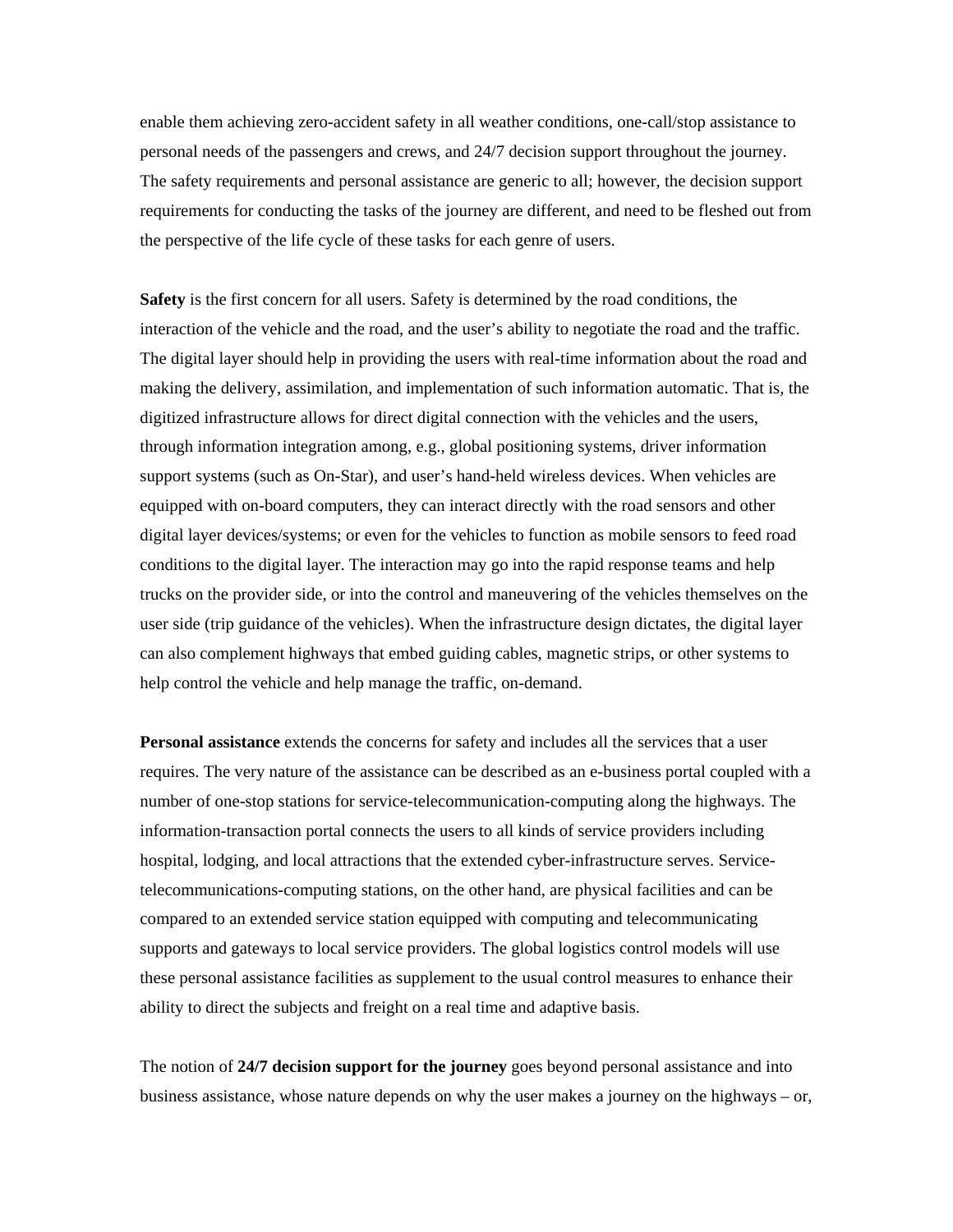the genre of the user. The life cycle of a journey starts with its planning for the journey, followed by executing the journey, adapting the journey as required, and completing the journey. A common theme is to avoid traffic jams and find the optimal routes on the spot. In general, the digital layer should help bring the journey planning decision support capabilities found in the home and office to the vehicle for the user, by digitally connecting the user to similar capabilities that s/he uses in home or at office. For industrial truckers of freight, the unique tasks are characterized by business communications and monitoring associated with the freight. Similar to the notion of the general public's home and office on the move, the additional requirements for industrial network flows are to enable the notion of a *warehouse and inventory on the move*. The warehouse here is, of course, the vehicle, and the inventory the cargo on-board. The user here needs ubiquitous and pervasive connection to his/her business or company networks not satisfied by GPS and cell phone alone; and require more heightened decision support through the digital layer of the infrastructure. One example is the handling of hazardous materials. A trucker needs accurate, comprehensive, and on-demand information on the life cycle of the journey for situation monitoring, exceptions handling, and, most acutely, damage control after a problem occurs. The digital layer has to support these needs.

• **Requirements for Logistic Processes and Control Activities:** integration of logistic processes and enterprise databases to achieve adaptive control of optimal routing and scheduling, just-in-time supply, and reduction of logistics cost and cycle time. The notion of "a warehouse and inventory on the move" is discussed above from the truckers' perspective (the subjects). It is raised here to the level of the extended enterprise of global logistics (the enterprises). To understand this enterprise perspective, one could compare the infrastructure to the linkage of distributed production. The factory uses automated guided vehicles or other material handling systems to connect physically the various workshops and workstations within it. The Just-in-Time model of manufacturing conceptualizes highways and railroads as the material handling systems among factories and enterprises. This model actually accomplishes an "internalization" of public infrastructure as a part of extended enterprise processes – i.e., enterprises rely on the public infrastructure to deliver JIT for their processes as if it were their private material handling systems connecting the supply chain. Thus, the life cycle of logistics from this extended enterprise view consists of the planning/initiation for the freight between the processes that receive it (demand) and those originating (supply), the supervised and monitored movement of the freight (transportation), the adaptive control of the freight on the journey (change execution), and the incorporation of the cargos on the freight into the receiver's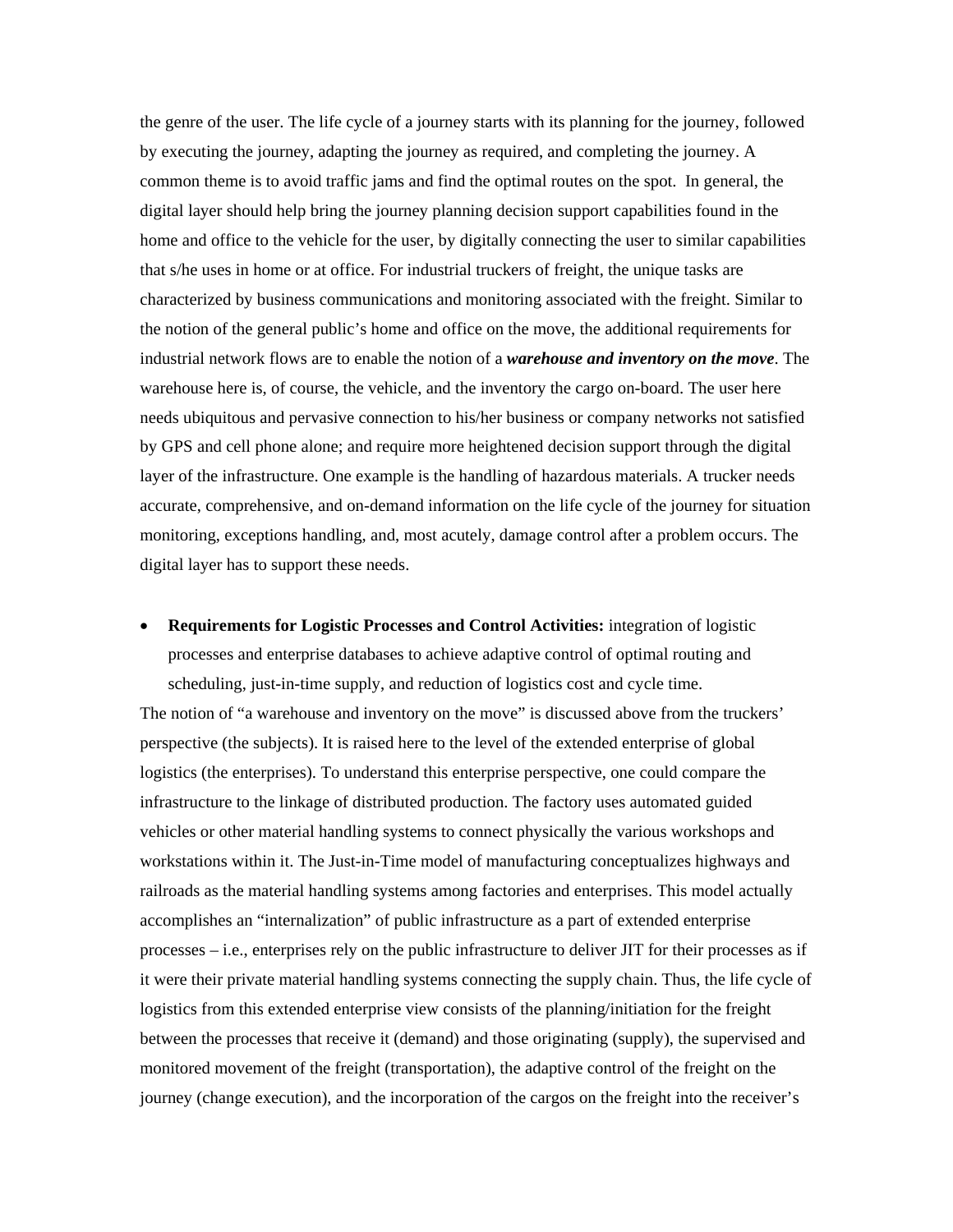processes. As with the case of manufacturing, processes at both ends require 24/7 informational connection to the status of the freight throughout the life cycle, and respond to any changes accordingly. The previous intelligent transportation systems did not focus on this level of services and have in fact missed out this enterprise perspective.

The digital layer of infrastructure facilitates the enterprises involved to logically internalize the infrastructure as their own *extended, controlled material handling systems*. That is, the digital layer provides messages, transmits message, and process and store messages to connect at all time the "warehouse and inventory on the move" with the suppliers and the demanders of the cargos and with the enterprise processes slated to use the cargos. The digital layer is a common asset to all so enterprises could build their own custom processes over it, and thereby achieve global logistics control at a point that has been previously considered the weakest link of global logistics: the open highways. Such a digital layer of infrastructure is promising for supply chain integration beyond just-in-time inventory management.

The messages pertaining to logistics control include, clearly, all data and knowledge about the freight, the movement of the freight, and the use of the freight, with respect to the supplier's processes, the demander's processes, and the transshipping or logistics provider's processes, that are related to the freight. The specific requirements imposed on the digital layer are both physical (technology) and logical (information). The physical side, such as the message generation and acquisition capability of the infrastructure, is further discussed in the next section. The logical side is primarily the design and the repository of data and knowledge on the physical systems. The core challenges are concerned with information integration at a potentially massive scale, such as the inter-operation and collaboration of massively distributed and heterogeneous databases on a 24/7 basis. At the high end of enterprise integration, the tasks could include the real-time monitoring and processing of the freight information to feed the Enterprise Resources Planning systems, production and inventory control systems, shop floor level manufacturing execution systems, and warehousing and delivery scheduling throughout the supply chain. The database industry has yet provided a standard, turn-key technology to achieve this goal, and may never will since the integration is by nature highly dependent on the particular domains and requirements of the user industry (such as data semantics and business rules). Therefore, the solutions may have to be developed on a custom-design, improvising basis by enterprises. However, for logistics control per se, the development of custom solutions should be much less involved. Information models could be determined for interpreting the raw data from wireless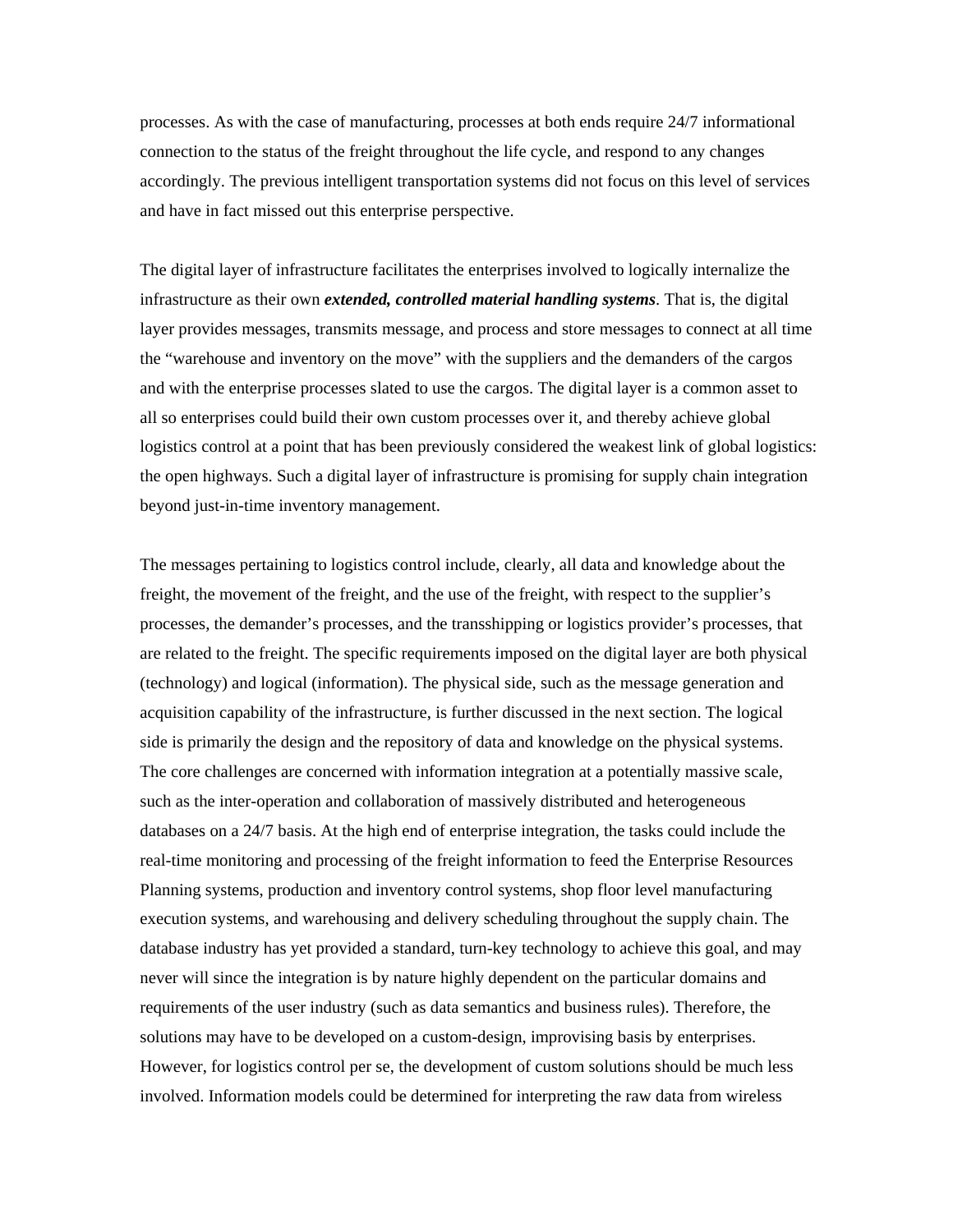sensor networks based on the information feed into the standard databases that drive existing logistics control systems. Then, some inter-operation protocols, including parsers, could complete the cycle of information feed in both ways, using the information models. This information model-centric solution approach is outlined next.

#### **II.3 Information Integration: a methodology using a Metadatabase**

The above discussion about fusing wireless sensor data into enterprise databases is summarized below as a generic procedural methodology:

#### **The Methodology**

1. Identify the information requirements of the industrial network flow control model concerned, including the databases in use and their information models.

2. Determine the data transfer regime and choice of technology for the interaction of RFID devices and wireless sensor networks; such as using the sensor nodes as the RFID transceivers, of incorporating RFID readers into the purview of central nodes.

3. Identify the possible information feed from the digital layer of the infrastructure (through possibly the TMC and/or other authorities) into the databases.

4. Develop information models to describe the semantics of the data feeds and the feeds from the databases into the freight driver/controller, for logistics control applications and control measures. 5. Develop protocols, procedures, and/or parsers to translate and transcribe the data feeds into the logistics databases. Tools such as XML may be used to interact with the authority that provides data from the digital layer.

6. Calibrate and store all information models, including those for the RFID (subjects), those for the data feed (infrastructure), and those for the databases (enterprises), into a common schema for semantic synthesis and logical integration.

Data fusion of the SIE model is achieved through first the interaction between RFID and wireless sensor networks, and second the feeding of digital layer data into the logistic databases. The common schema achieves integration for common information. The rest of the section is based on the authors' recent work on common schema [7], to establish the conceptual feasibility of developing a common schema using a previously proven Metadatabase technology. The proposed methodology is otherwise straightforward.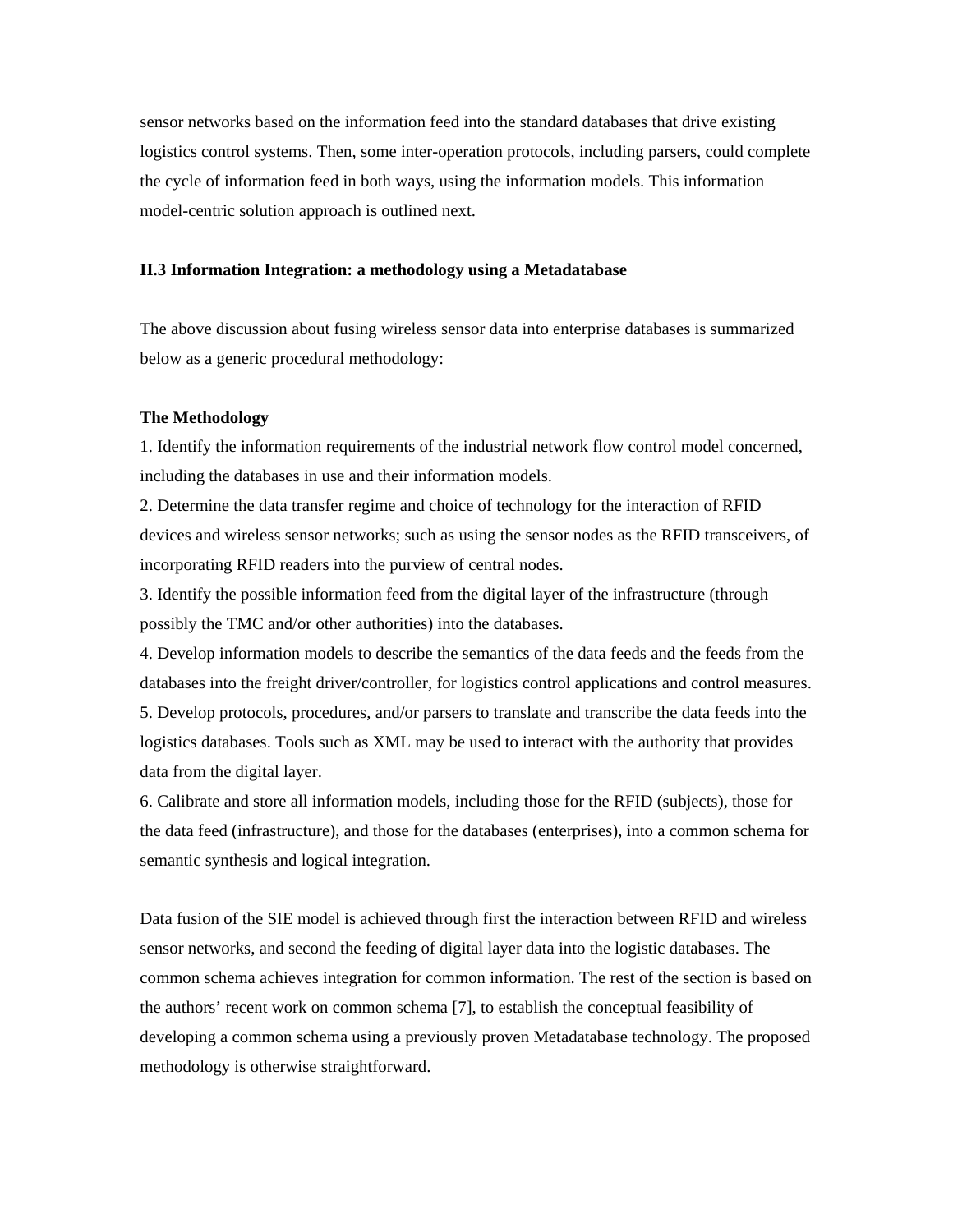Common Schema is a generalization of the well-know three-schema database model from dealing with a single database to a large collection of databases; however, the task has been proven to be daunting. A common schema needs some ontology to provide it with structural stability and a definitive scope of contents. The Metadatabase uses an ontology that comes directly from a class of generic information modeling concepts that the field uses to design database. Therefore, the ontology does not presume a comprehensive linguistics at one hand, nor a universal set of metaknowledge about all applications at the other; both of which are hard to acquire and hard to maintain. The field offers a number of such modeling concepts, including Entity-Relationship-Attribute and Object-Classification. To the extent that these concepts are applicable to all participants and that a general methodology exists to reverse-engineer the participants' proprietary data models into these concepts, a set of common TYPES of metadata is readily at hand. This set is open and scalable as long as these conditions hold, and it is as simple as the concepts themselves. This is the approach the Metadatabase follows.

The conceptual schema of the Metadatabase is shown in Figure 3. It is based on the ontology of an extended entity-relationship-attribute model called TSER, which encompasses the ERA and the O-O methods with an attendant translation methodology  $[2, 3, 9]$ . Each icon in the figure represents either a table of metadata or a particular type of integrity control rule. All metadata are categorized into four inter-related groups: Users-Applications, Database Models, Contextual Knowledge, and Software and Hardware Resources [9]. The Database Models group is comprised of metadata types that define application data models for enterprises (hence, they correspond to particular TSER modeling constructs). They include Subject (comparable to Object and View), Entity-Relationship, and Data Item. The Contextual Knowledge is structured in terms of the metadata types Rule, Condition, Action, Operator, and Fact. These types constitute a Rulebase Model as a particular representation method for Rules. The Condition and Action metadata types represent the declaration of conditions and actions for the predicates of rules, both of which are further substantiated with Operator and Fact. Fact is corresponded to Data Items of the Database Models, and thereby integrate it with Contextual Knowledge.

These two groups are linked, on the one direction with the aggregated definition of Users-Applications, and on the other with Software and Hardware Resources. The User-Aplication group is defined to represent multiple enterprises, application families, and user interface types (including natural language input) of the Database Models and their Contextual Knowledge. The Software and Hardware Resources group represents the local computing platforms, networking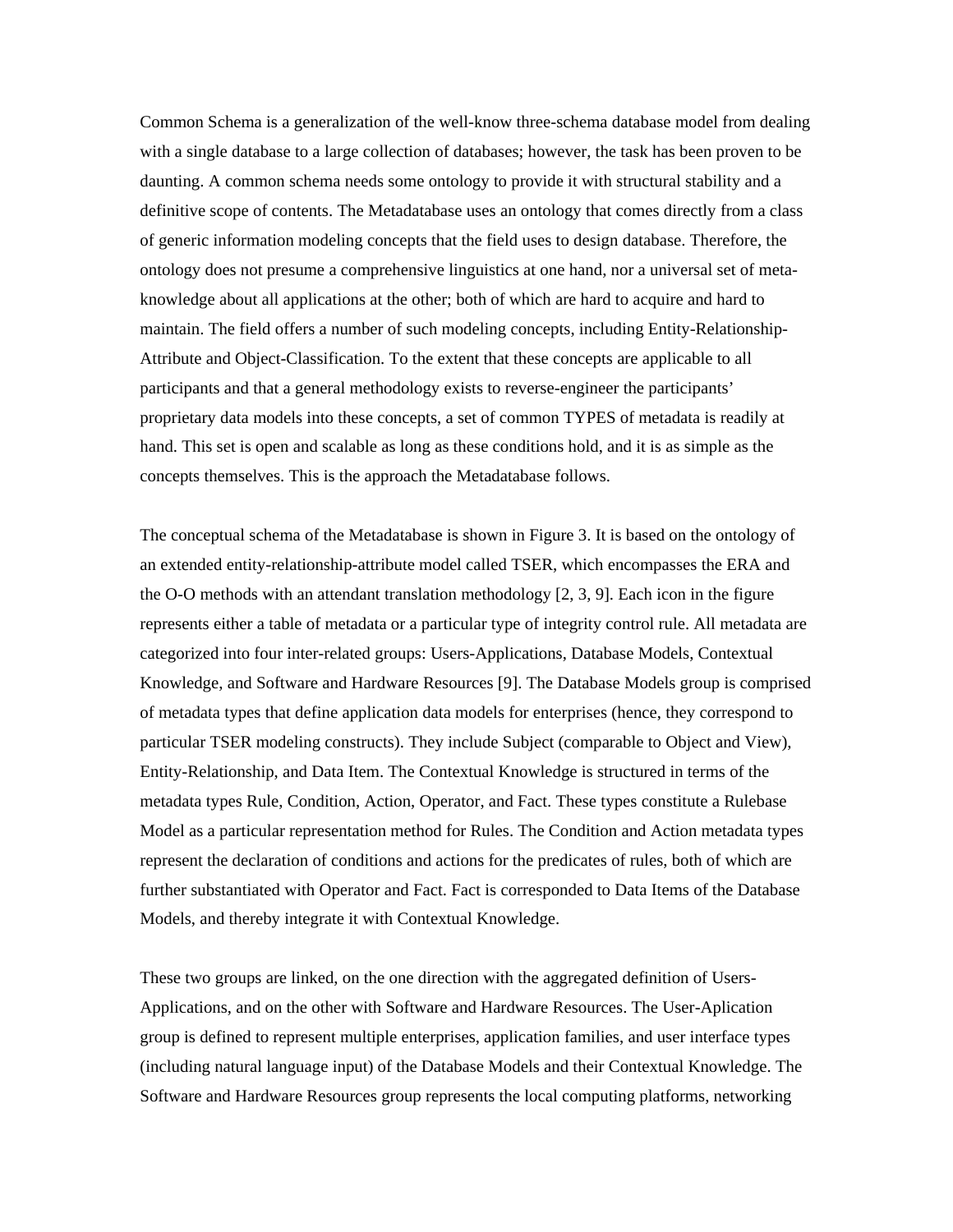middleware, and the particular digitization systems such as RFID systems and wireless sensor networks, involved in the implementation design of databases and knowledge; or, the particular SIE model design. The Equivalent meta-relationship cross-references data items from one application data model to their equivalents in others. Together with the conversion routines represented in Software and Hardware Resources, they achieve data semantics reconciliation for the community. This conceptual schema defines meta-tables (of metadata) that constitute the Metadatabase; which is implemented as a standard database for processing, and serves as the common schema for network flow management.

#### (Figure 3 goes about here)

An enterprise application (participant) information model would be represented (reverseengineered) in terms of these concepts and saved in the Metadatabase as entries to the meta-tables. Thus, a local model would have a constant number of entries in the Metadatabase, and the average of these numbers for all models is a constant. When a new participant is added to the community, a new Proxy Database Server will be fine-tuned for the participant to create a new Local Site. The Local Site will register itself and create a TSER representation of its Export Database(s) as new metadata entries to the Metadatabase. This process is amenable to using a CASE tool. The Metadatabase does not need to shut down at any time during the update, since only ordinary database operations are involved; and hence the whole community will not be disrupted, either. Ongoing update to existing local models uses a similar process. In this sense, the Common Schema is open and scalable, as required by the on-demand information exchange for enterprises collaboration. (See [7] for more details of this process.)

A minimum Metadatabase design is attainable from Figure 3, to facilitate Efficient Computing on sensors and RFID chips. That is, depending on the specific technology used for the sensor nodes, the transceivers, and the transponders, the global Equivalent meta-table can be used as the core of a minimum Metadatabase which can be implemented on any participating enterprises to facilitate data transfer between them. It is also possible to decompose the Software and Hardware Resources meta-tables of Figure 3 and include them in the Local Metadatabase to support the onboard analytics and light databases on sensors and RFID chips. The actual design has to be based on the implementation technology and be fine-tuned to save computing energy.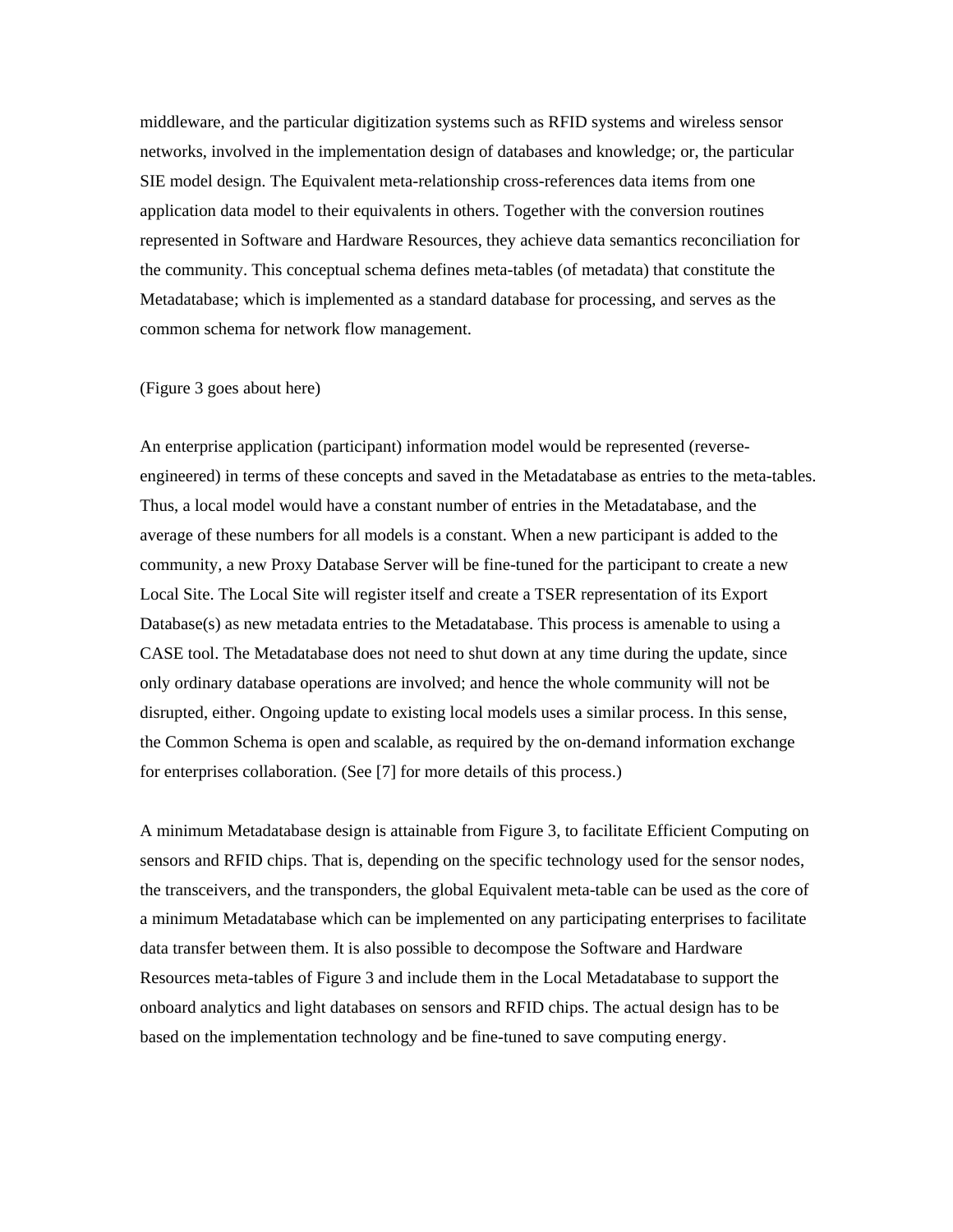## **III Assessing the Technical Feasibility: Message Generation, Transmission, and Processing/Storage for the Digital Layer of the Infrastructure**

The above conceptual design provides a guideline for assessing the technology available today for the SIE model. Since the digital layer serves as a nervous system for the infrastructure, we could analyze its technical needs from the perspective of generating (acquiring) messages, transmitting messages, and processing and storing messages. The analysis looks beyond the existing cyber-infrastructure such as wired or wireless telecommunications, GPS and other satellite-based technology, and Internet services, and focuses on new chip-based technology and systems to garner their promises for seamlessly inter-operation among them as well as with traditional enterprise databases and logistic information systems.

#### • **Message Generation/Acquisition: Wireless Sensor Networks and Beyond**

At the core of data acquisition technology – and hence the message generation technology – is chip-based wireless sensor networks. This class of technology and systems has been proven in numerous science and military applications. Their application to infrastructure, however, is still novel. A wireless sensor network typically consists of a central node with significant computing capacity and a large number of sensor nodes whose computing power tends to be limited by the capacity of its battery. The chip on a sensor node performs data collection, on-board storage, and wireless transmission to the central node, which could be further connected to enterprise information systems. The contents of the chip are programmable and can be updated from commands issued at the central node. Sensor nodes are rapidly becoming full-fledged processors as the industry moves to realize the vision of a PC on a chip, and the power supply enhanced by solar technology. It is entirely likely that sensor networks in the near future will have a database and an operating system on board to function as a self-contained autonomous information system capable of activating RFID devices and collaborating directly with enterprise databases.

A large number of wireless sensor networks can be deployed along major highways and their significant limbs. Their purposes (and hence their control logic and configuration) are simply to *monitor the environment*, including road conditions, and to *monitor and interact with the users and user activities*. While the former can be performed by the sensor networks alone, the latter could be enhanced by *collaborating with appropriate RFID devices* as well. The collaboration is the innovation brought about by the SIE model. With the interaction with RFID devices, the digitized infrastructure promises to not only monitor and direct the general traffic, but also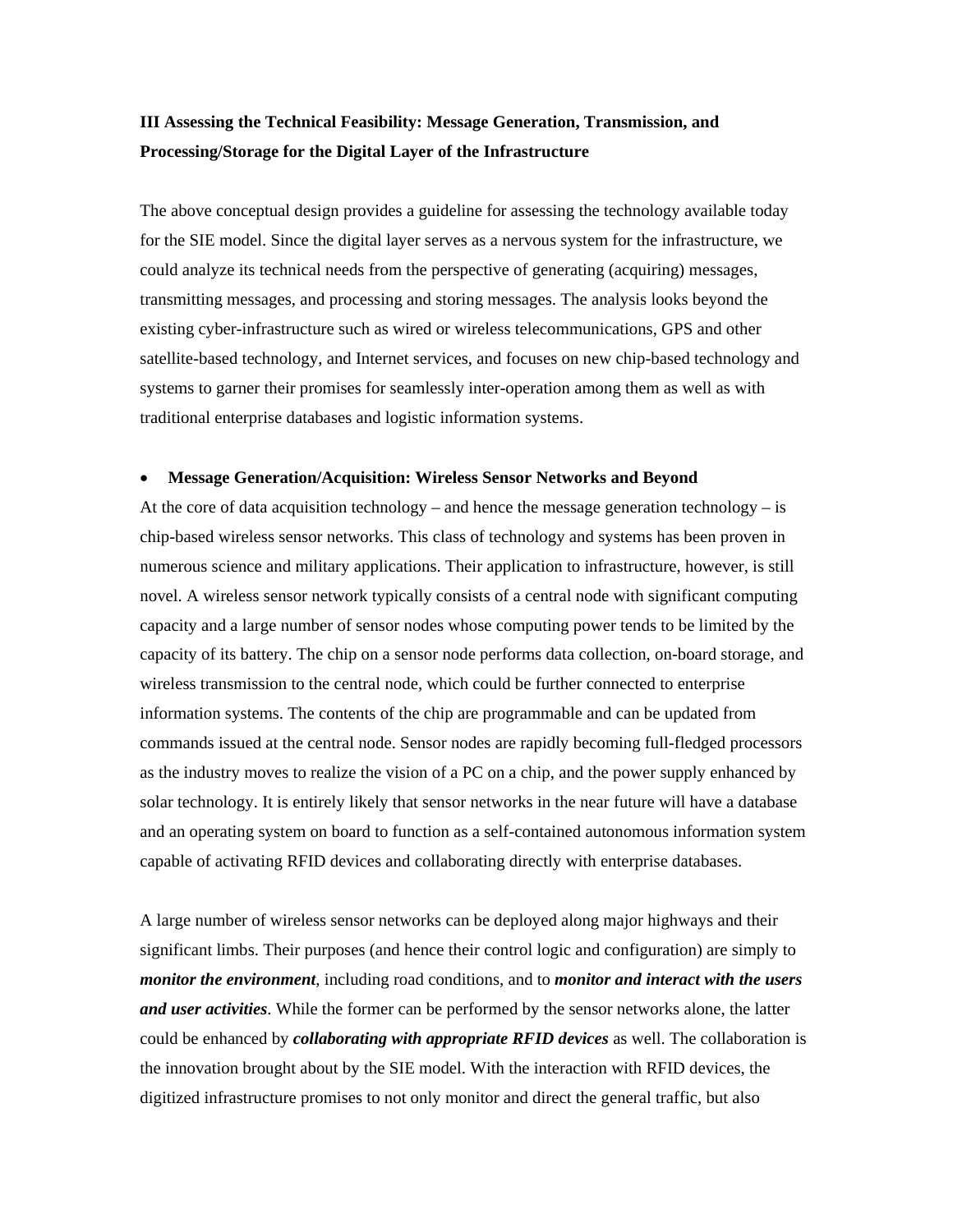interact with the particular freight, vehicle, and cargo. The interaction could then extend from there to enterprise databases supporting global logistics control. The specific design of the complete system is a function of the requirements determined, as discussed above.

#### • **Message Transmission and Inter-Operation: Chip-Based RFID**

At present, infrastructure users already use any of the numerous mobile technologies to communicate with rest of the world. However, the SIE model incorporates the entire infrastructure into the adaptive control of logistics. From the perspective of the subjects, automatic and non-intrusive interaction with the infrastructure for their particular need during particular journey is the object. Therefore, the subjects need to be "digitized" beyond the usual means of radio, GPS, and Internet services, which are non-ubiquitous and/or non-integrative with the infrastructure. The emerging paradigm of Radio Frequency Identifier serves this purpose. Defined in a broad and general sense, this paradigm uniquely calls for the users and user activities to constantly and proactively *report themselves* to the infrastructure.

The current RFID specification is primarily a traditional bar-code on a chip embodied in a tiny, inexpensive (a few cents a piece), label-like transponder that transmits the identifier on activation through radio to a remote transceiver. However, chip-based RFID does not have to limit the information contents to bar-code only and could store an entire smart card, for example, on a chip and transmit it over radio frequency. In a broad sense, RFID devices also include technologies that pre-code information on a chip embedded to some end-user items (engines, vehicles, packages, containers, parts, etc.). For example, utilities companies apply RFID to their meters to allow remote meter reading. Similarly, intelligent transportation systems also use RFID, such as the pass to rapid transits and toll roads. As the chip technology continues to progress rapidly, an RFID is expected to be able to store and transmit an array of data about, for instance, the whole history of a cargo, a truck, and a driver; while it continues to miniaturize. Compared to wireless sensor networks, an RFID device does not generate (new) data, only transmit pre-loaded data upon activation by a reader. Technically, the only thing that separates these two classes of technology is really the operating system on board the chip – the sensors need one while the RFID does not. Therefore, inter-operating and even integrating these systems could be accomplished by designing a special reader class of sensor node to accommodate RFID devices. The design would depend on the standards used for RFID. The authorities of infrastructure might actually become promoters of standards if they implement a digital layer along the infrastructure that accommodates certain RFID standards.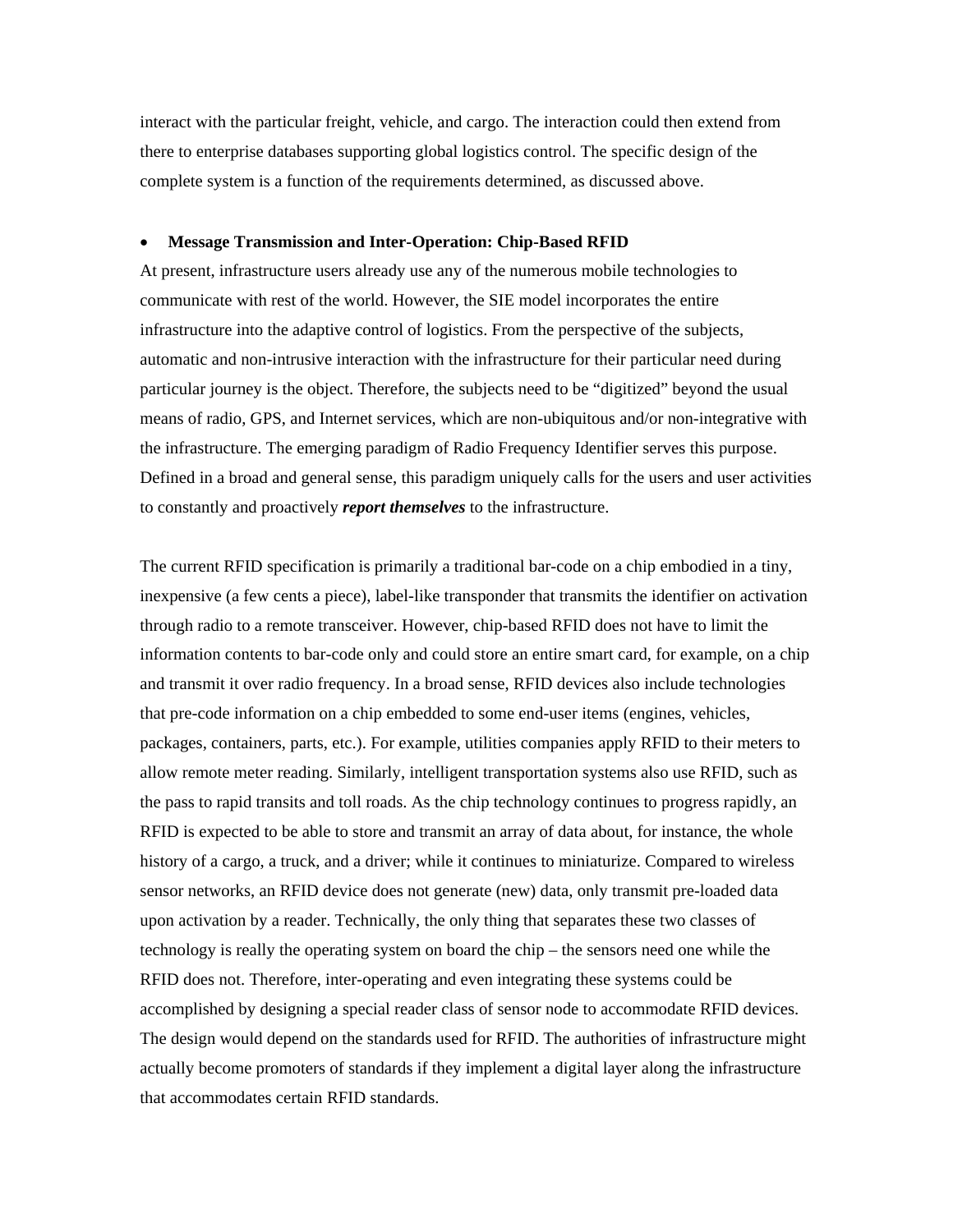#### • **Message Processing/storage: Data Fusion of Messages and Enterprise Databases**

The vision of a warehouse and inventory on the move involves data fusion at the wireless sensor networks and RFID level as well as the enterprise databases level. Section II.3 discussed a framework that serves these purpose. To be more specific, consider the needs of an international logistics company. The global logistics control certainly involves databases at vastly distributed localities, and it also needs to connect to their vastly distributed and heterogeneous client databases, in order to facilitate coordination of the supply chain for the extended enterprise. The newness of the SIE model is the further connection with the infrastructure: the data acquired by the wireless sensor networks from the environment and by the RFID from the users and user activities. The generic problem of databases collaboration is best handled by the industry, and there have been increasingly powerful solutions developed by vendors. The specific data fusion issues of the sensor networks and RFI/D, and their inter-operation with enterprise databases could be addresses in the following manner.

The minimum requirement for data fusion is only to exchange messages obtained from sensor networks and RFID, with data originated from enterprise databases. The methodology of Section II.3 provides an approach for custom design without any common protocols. However, some general protocols would help. A core element of the protocol is expected to be common metadata that all sources subscribe to for the processing of messages and enterprise data. The definition, structuring, and implementation of such metadata would help define an industry common information model, which in turn would represent a major milestone for realizing the vision of the SIE model. From the information integration perspective, a most interesting development would be the integration of the usual database collaboration technology with that of sensor networks and RFI/D, where an appropriate metadatabase (populated with sufficient metadata about the global environment) would be stored on board a sensor node and a transponder. With this capacity, the digital layer could inter-operate seamlessly with the users' own enterprise databases and information systems elsewhere for global logistics control, and becomes a true nervous system satisfying all three levels of requirements: operation, user, and logistics.

Figure 4 depicts an overview of the information flow for the SIE model, and thereby culminating the discussions in Sections II and III above. We refer to this overview the schema for the SIE model, where the Global Network Flow Management System (GNFMS) embodies the "control panel" thought model that we discussed in Section I.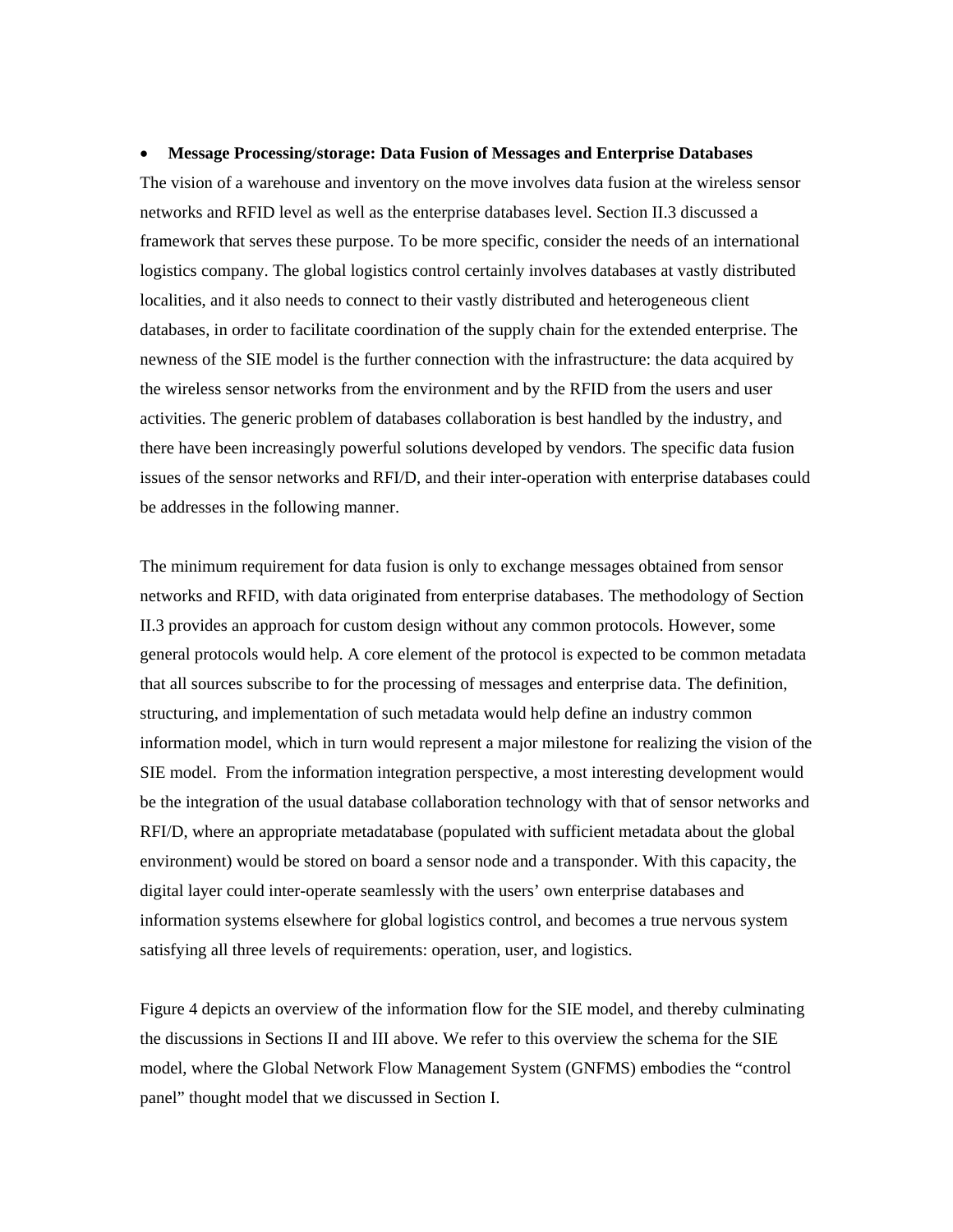(Figure 4 goes about here.)

As shown in the schema, we assume two classes of technology for Subjects: regular (current) RFID chips and full-PC capable RFID nodes. In either case, the RFID systems possess own data capability at the system (e.g., transceiver) level. Subjects connect themselves to the enterprise databases through (a network of) Infrastructure, and all three are represented in a common schema which may be distributed. The GNFMS node provides overall administration to the processing and integration of the network flow information. All components use the common cyber-infrastructure for data communication and, as available, embedded analytics support.

The whole environment, especially the digital connection for Subjects and Infrastructure, may be developed in phases by following a **progressive strategy. We discuss the strategy below.** 

**Strategy I** (Conservative): Assume that the central nodes and gateways of sensor networks and the transceivers of the RFID systems possess PC-class computing capability or more, and can be connected to the networks on which regular enterprise databases reside. This assumption allows for regular Subjects (RFID only) shown in Figure 4. In this case, the implementation strategy considers each (complete) sensor network and each (complete) RFID system as an enterprise data source, and a common Local Site architecture will be implemented at the central sites of these networks and systems. In fact, most sensor networks and RFID systems already manage their data resources as databases; it is just that they need a new model such as the information model based on the common schema (see Figure 3 and Section II.3) to treat them as enterprise-level data sources and integrate them with the traditional enterprise databases. Strategy I can be implemented today to facilitate the feeding of real-time enterprise data into enterprise databases from these real-time data sources.

**Strategy II** (Moderate): Assume that sensor nodes and transceivers are widely distributed, and each could possess light databases, such as the TinyDB technology for sensor nodes and the transceiver nodes at the Toll Booths of the EZ-PASS technology. The full Subjects (RFID+DB) shown in Figure 4 may be supported. The implementation strategy is two-fold. First, we still implement the Local Site at the central sites and consider each complete network or system as an enterprise data source; but second, we also represent the data models of the sensor nodes and the distributed transceivers into a Local Metadatabase. That is, these data models, which would most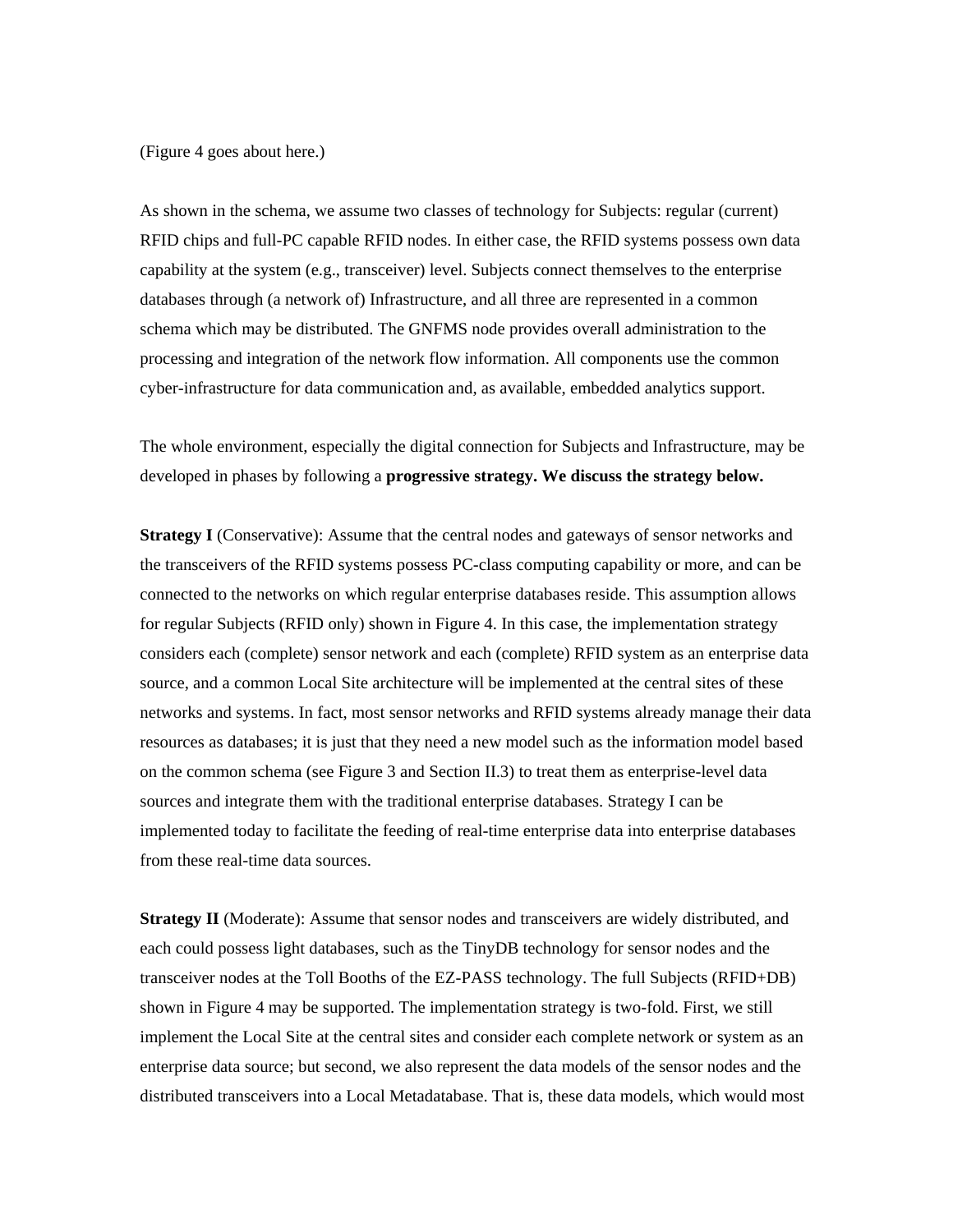likely be homogeneous within each network or system, along with their on-board instructions that use these local data will be represented as metadata and processed as such. This way, the central nodes could perform queries against the distributed light databases, and to possibly update their data-triggered rules and instructions there.

**Strategy III** (Aggressive): Assume that the capability of "system-on-chip" exists for sensor nodes, distributed transceivers, and RFID chips. We further assume that their system design will embrace a PC-class database component on the chip, along with its communication capabilities. Finally, we assume that industrial standard exists to allow the RFID chips function as mobile sensor nodes, and the sensor nodes transceivers. Therefore, the class of full Subjects (RFID+DB) in Figure 4 is fully supported. As such, we will have the flexibility to consider each sensor node, each distributed transceiver, and even each RFID chip an independent enterprise data source and apply the Local Site architecture to it. A combination of this strategy and the above two will become desirable when the number and heterogeneity of the myriad sensor networks and RFID systems involved increases. This combination helps assure scalability.

The difference between these strategies (phases) is one of practicality vs. functionality. Strategy I requires only the common RFID and wireless sensor network technology, but it does not support full digital connection for individual Subjects with two-way interaction capabilities. Strategy III requires new results, but offers full digital connection at the individual level. Strategy II is at the middle of the above two, and its actual results will depend largely on the particular design of the whole system and the particular technology used.

#### **IV. Empirical Experiment: Interaction Between the Infrastructure and the Subject**

#### **IV.1 Settings of the experiment**

The feasibility of digitizing the infrastructure to interact it with subjects was illustrated in an experiment. Specifically, the experiment shows the conditions of Strategy I discussed above, and proves the connection and information flow between the regular class of Subjects and road-based Infrastructure shown in Figure 4. However, the other parts of the schema are not tested in the experiment. This section draws from [15] to describe it. The experiment involved 200 route guidance-equipped vehicles both acted as probes and engaged in real-time route guidance. The geographic focus of the experiment was the Capital District ITS Testbed in upstate New York,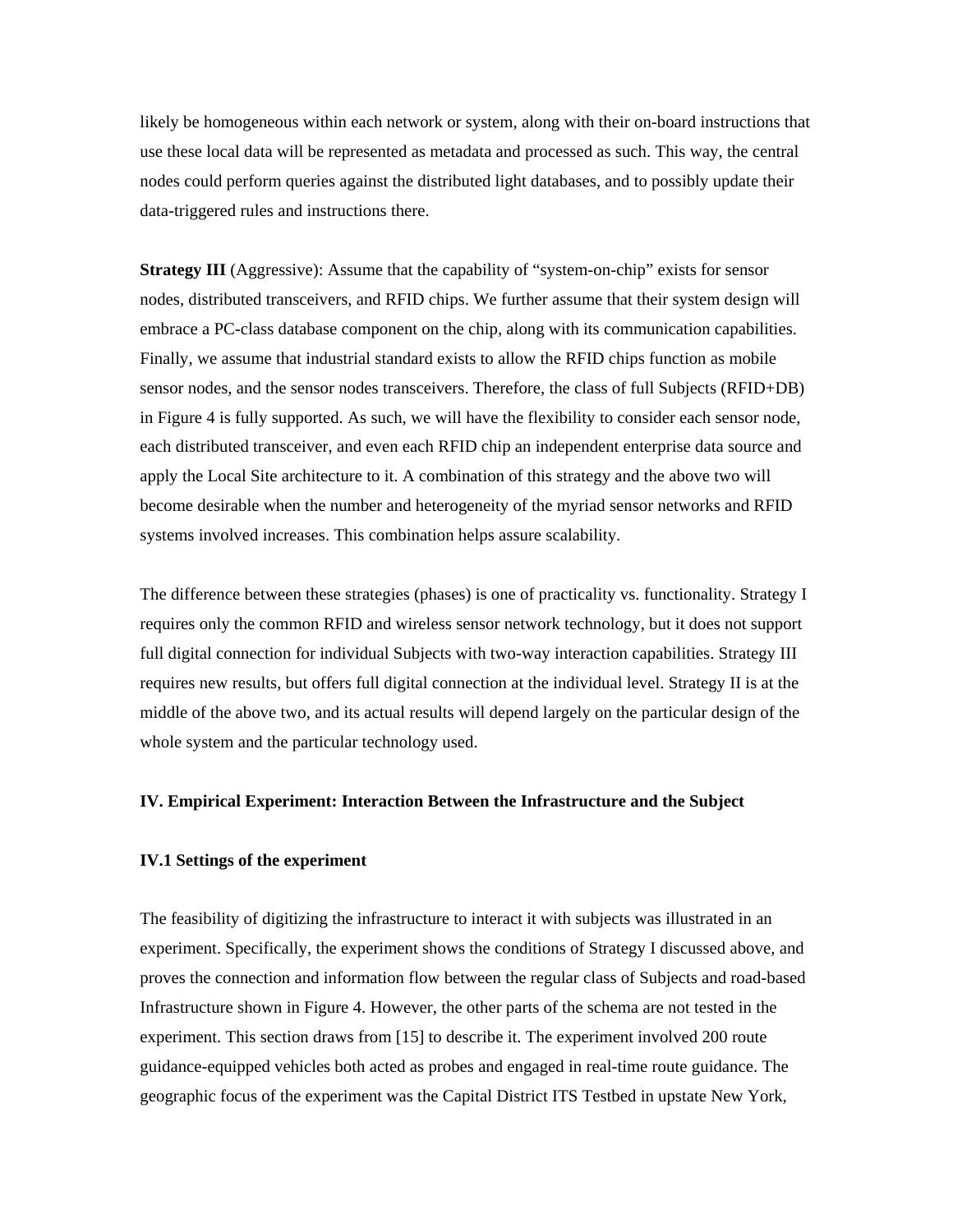which comprises about 10 square kilometers and is bounded by four major highways on the west by I-787, on the east by NYS-4, on the north by NYS-378, and on the south by I-90.

Each vehicle was equipped with a real-time route guidance package (RT-RGP), and a pocket PC operated in conjunction with a 3G wireless card and a Bluetooth GPS device. The pocket PC served as the platform on which CoPilot operated and around which the RT-RGP was based. The Bluetooth capabilities were used to connect to the GPS device; and its voice production capabilities were used to communicate the route guidance to the driver. The GPS receiver was used to locate the vehicle and generate speed and direction of travel data. The Sprint 3G card connected the unit to the internet to transfer data between the server and the various probe units. The CoPilot software managed the data transmission activities and provides the route guidance.

A central server processed the incoming wireless data messages and sent out, upon request, current travel times for the network. Data gathering and computing were merged with existing GPS technology and navigational routing software to produce a smart route guidance system. To help organize the travel time information, a set of virtual landmarks, called monuments, were superimposed on the network. Travel times were tracked and estimated between monuments.

Each interaction experiment began with a new trip where the driver turned on the GPS device (Figure 5, Arrow 1). Next the driver activated the 3G cellular card so wireless communication capabilities could be established with the outside world. The driver then activated CoPilot so trip planning could commence. As soon as CoPilot was live, position messages were sent every 30 seconds to the central server from the vehicle. The interval between these position messages was adjustable and could have been set as short as every 5 seconds. Trip-related messages commenced after the driver completed entering the destination and any intermediate stops (Arrow 2). CoPilot sent a "new route" message to the central server. That message got logged into a file of "trip change events". CoPilot then downloaded the current network travel times from the server to check to see if a better path was possible based on new travel time data (Arrow 3). CoPilot sent a "new route" message if the path changed as well as a "new route costs" message to track changes in the estimated travel time to destination. When the trip started, CoPilot began giving aural route guidance information to the driver. Each time a vehicle passed a monument, CoPilot sent a "monument to monument travel time" message to the server (Arrow 4), which indicated: the current monument that was passed, the last monument passed (or a null), the current time, and the current GPS location.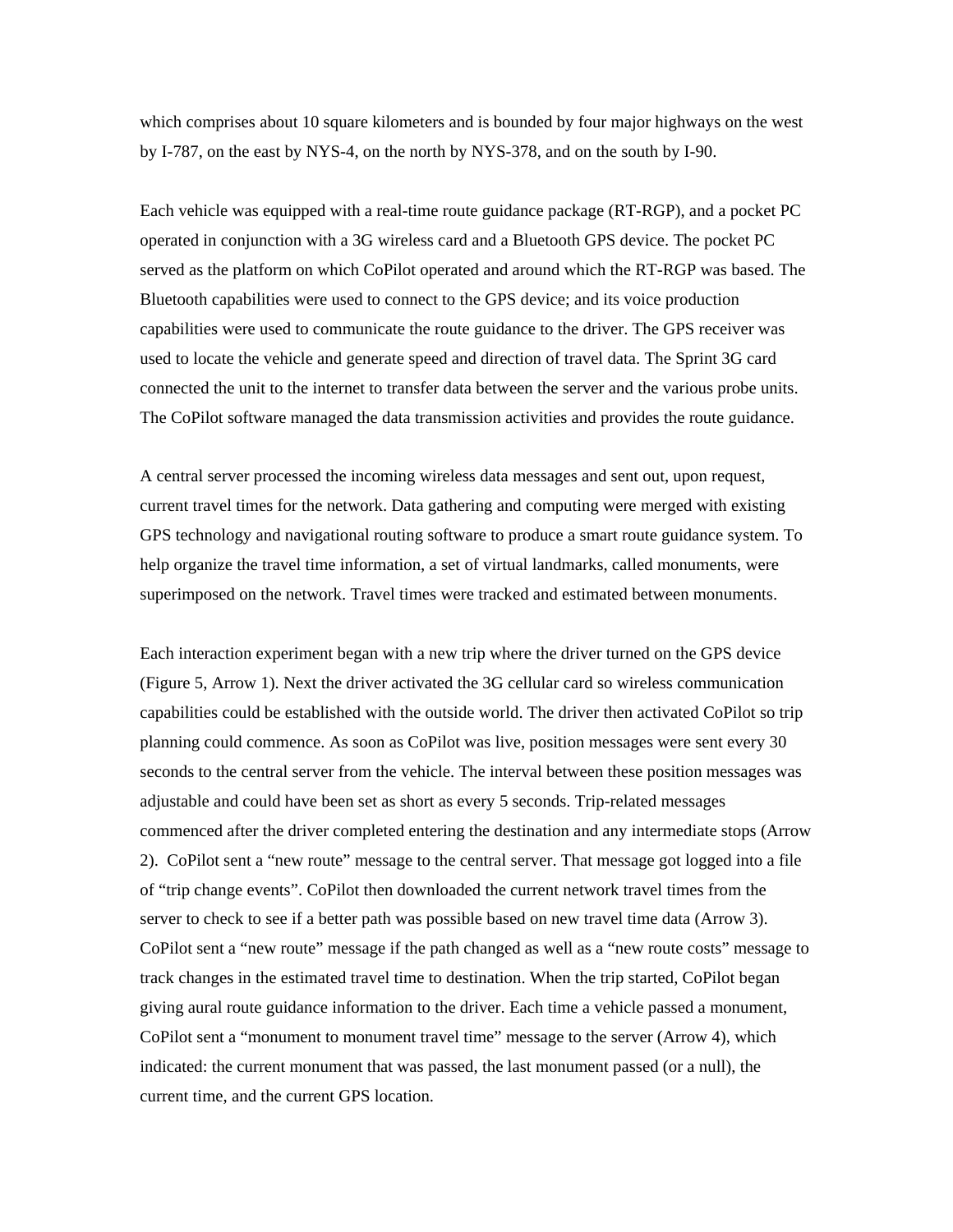#### (Figure 5 goes about here.)

The server used the monument-to-monument (M2M) travel time messages to develop up-to-date travel times for the network (Figure 5, Step 5). Exponential smoothing was used to develop the estimates. In batch mode, the server periodically drew new records from the M2M travel time data table, updates the M2M travel times based on those records, and then copied the results into a data table accessible to the vehicles. Periodically, on-board the vehicle, CoPilot queried the server to download updated M2M travel times for the network (Arrow 6).

After the updated M2M travel times are received by the vehicle, CoPilot checks to see if there is a new, quicker route. If so, it is selected and a "new route" message sent to the server. Similarly, if the driver deviates from the intended route, CoPilot develops a new route, sends a "new route" message to the server, and begins providing route guidance to the driver about how to follow the new route. The vehicles could be tracked for logistics control by viewing their progress on a mapbased GUI. While the trip was underway, CoPilot sent several messages to the server and the server maintained several tables in response to the messages received. All of the server data were archived on a daily basis. The server is capable of running enterprise databases.

#### **VI.2 Analysis of the Field Experiment**

The experiment lasted from February 15 until May 15 of 2005, including 64 work days. This section draws from [4] to show the results. Data from the field experiment came from data generated by vehicles and stored on the server. These data verified the adequacy of the interaction between the digitized infrastructure and the subjects, and more to the point, some of the potential benefit of the interaction for real-time, on-the-spot logistics control.

Specifically, every trip was traced from its origin to its destination. From these data, not only is it possible to tell exactly what path was followed, based on the GPS tracks, but also to see the sequence of monuments, based on the M2M dataset. Moreover, travel times can be observed between the monuments and for trips overall. The following basic classes of data were generated and stored in the server database:

• Every 30 seconds a *Vehicle Position* message was sent to record every vehicle's location over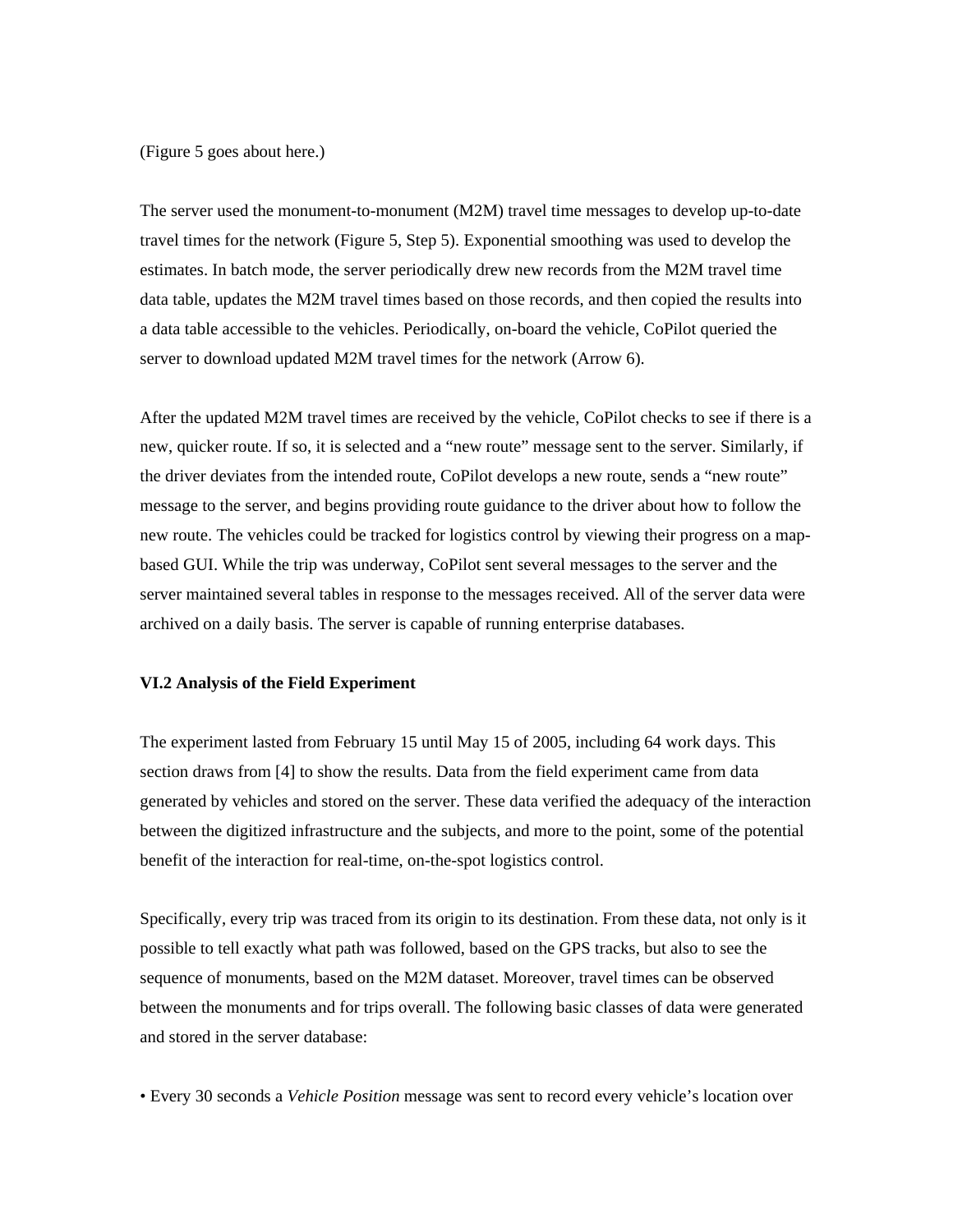time; it included the following data: Message Number, Probe Identity (ID), Heading, Speed, Latitude, Longitude, Date, and Time.

• Every 60 seconds a *Vehicle's Estimated Time of Arrival (ETA) at the Destination* message was sent to record a current estimate including the Probe's: ID, Destination, ETA, and the Time Message was Sent.

• Every time a monument was passed a *Vehicle M2M* message was generated to fill a table with the Message Number, Probe ID, Previous Monument ID, Date/Time the Previous Monument was Passed, Current Monument ID, Date/Time the Current Monument was Passed, Next Monument ID, Route Compliance (yes/no).

In the case of the records placed in the Vehicle M2M table, if the Route Compliance by Probe field was 0, the driver followed the path suggested by CoPilot. If the Route Compliance by Probe was 1, then the driver did something else. This might mean that the driver stopped at an unplanned intermediate location, it might mean a wrong turn was taken, or it might mean the recommended path was simply not followed. Only the records with a Route Compliance by Probe value of 0 were used to update the M2M travel times. The server generated and saved the following data based on the messages received:

• *Vehicle Travel Times*: Probe ID, From Monument ID, To Monument ID, Travel Time between Monuments, Current Time (This is a log of the travel times between the monuments.) • *M2M*: From Monument ID, To Monument ID, Nominal Travel Time between the From and To Monuments, Estimated Travel Time between the From and To Monuments, Number of Vehicles included in Travel Time Estimate (This is the working table of travel time estimates. It is updated every time that a new monument-to-monument message is received.)

• *M2M History*: From Monument ID, To Monument ID, Estimated Travel Time between the From and To Monuments, Current Date and Time (This table is a log of estimated travel times for each monument pair.)

A number of measures in this experiment indicate the performance of the interaction between the digitized infrastructure and the subjects. They include the following:

*Link travel times*: The most common travel time intensity on freeways for the through move is 20 sec/km. For the right turn and left turn ramp it is 40 sec/km. The distributions also have little variance – see Figure 6. Figure 7 is similar in that it shows the travel time intensities for three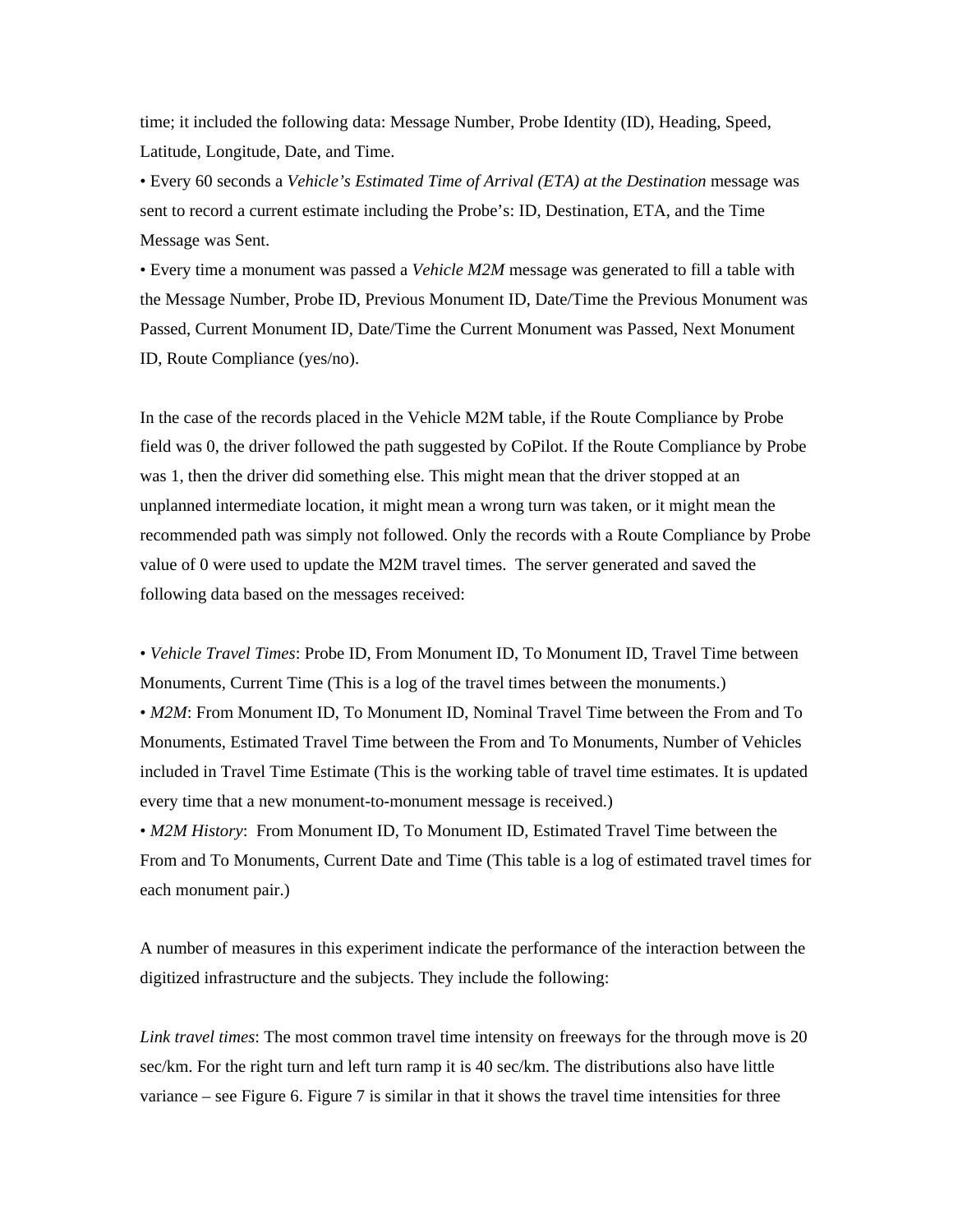movements in the arterial network. The modes of the travel time intensities are 60 sec/km for the through, 55 for the right, and 85. These numbers are consistent with the requirements of tracking for logistics control.

#### (Figures 6 and 7 go about here.)

*GPS cross-correlation*: It relates the GPS tracks to the Vehicle M2M records. The GPS tracks are generated every 30 seconds via the Vehicle Position message while the M2M records are created every time a vehicle passes a monument. Figure 8 shows how these two sets of data relate to one another, and hence verifies that wireless sensor networks can be coordinated with GPS for logistics control. The locations of the monuments in the physical network are shown in the map in the left-hand portion of Figure 8 (blue boxes with numbers below). The GPS track based on the Vehicle Position messages (latitude and longitude) is shown in the right-hand portion of the figure. The dotted lines show how the M2M records link to the GPS tracks. The value in creating these cross-correlations is that the GPS tracks can help the analyst understand exactly what the vehicle did between the monument pair. Then it may be easier to understand why the driver did not comply with the route guidance provided.

(Figure 8 goes about here.)

#### **V. Conclusion: Progressive Applications and Benefits**

A new highway-based Subject-Infrastructure-Enterprise information integration model is proposed to the field of industrial network flow control for application to intelligent transportation and supply chain management. The novelty of the model is digital connection, comprising the addition of a digital layer to the infrastructure and the integration of the digital layer with the enterprise information systems of global logistics. A conceptual design is presented for implementing the SIE model for highways (Sections II and III), which is completed with an empirical experiment of some key concepts (Sections IV). The new concepts, including the digital layer for infrastructure, the requirements analysis for smart highways (intelligent transportation), and the SIE information integration, are contributions of the paper.

The paper also presents a few possibilities of major applications of the digital layer as a new public asset, to illustrate its potential benefits to the public.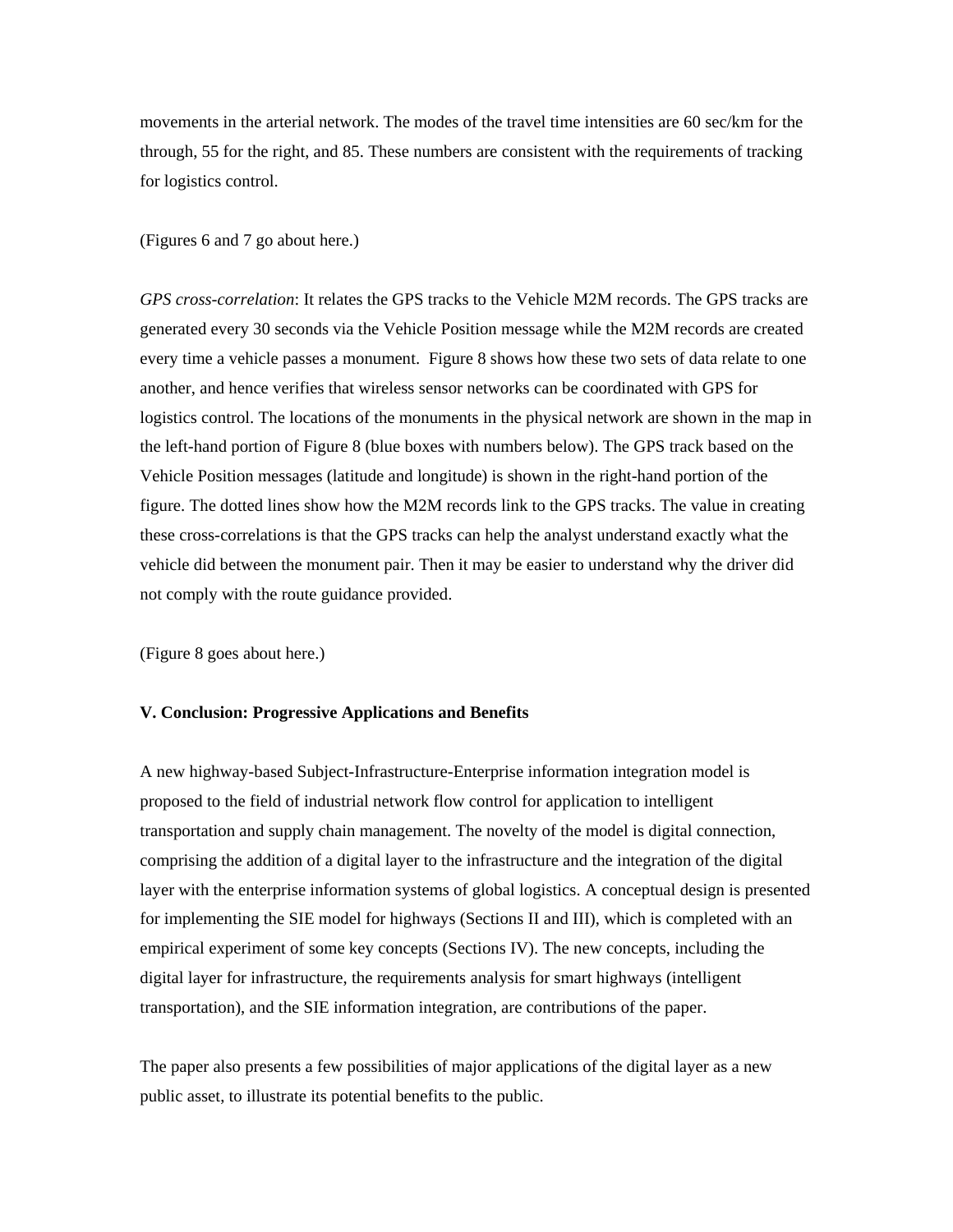#### • **Benefits to the Operations of the Infrastructure**

The layer of wireless sensor networks per se would provide *stored sensor data* to facilitate the infrastructure operation life cycle tasks at the highway authorities. The benefits are primary the reduction of transaction cost and cycle time for certain data acquisition tasks. When the digital layer connects to transportation information systems, then it could provide *real-time sensor data feeds* to such applications as real-time driver guidance to improve safety. New variable programmable text signs could be added to each ramp, on each bridge, and at all locations of high risks of incidents, to feed on these sensor data. Further connection with GPS and geographic information systems promises to proactively assist drivers and manage traffic in all weather, all road conditions, and all year round. The connection also promises to support on-demand maintenance and other infrastructure operations by the authorities.

## • **Benefits to Infrastructure Users: integrated freight services and hazardous material monitoring**

When subjects are digitized as well, with RFID and vehicle-embedded wireless computing devices, they could interact with the digital layer of the infrastructure. Sensor nodes could serve as transceivers to bring about direct, ubiquitous support to the users. Consider, in particular, *customized roadside services*. Current public systems (e.g., 911) do not have data concerning the particular vehicles, drivers, and cargos that they try to assist or handle, while private services (e.g., On-Star) do not connect to real-time conditions on the road and traffic. Moreover, all such systems require the users to call to activate the services, and yet radio communications may not work in all areas under all weather conditions. Therefore, an RFID system that stores the owner/driver information and the cargo/vehicle information for activation by sensor networks, which provide real-time conditions, will fill in the gaps. In some extreme cases, emergency services may proactively reach out to the driver if the sensor networks detected incidents. Valueadded service centers could be developed for users and firms, including logistics providers.

The same technology and systems can monitor *freight* for *hazardous materials monitoring*. From the public safety perspective, RFID may be required of cargos as well as vehicles. In the event of incidents, the response teams can act quickly on the data about the hazardous materials, the vehicles, and the origins and destinations, as well as the precise locations of the incidents.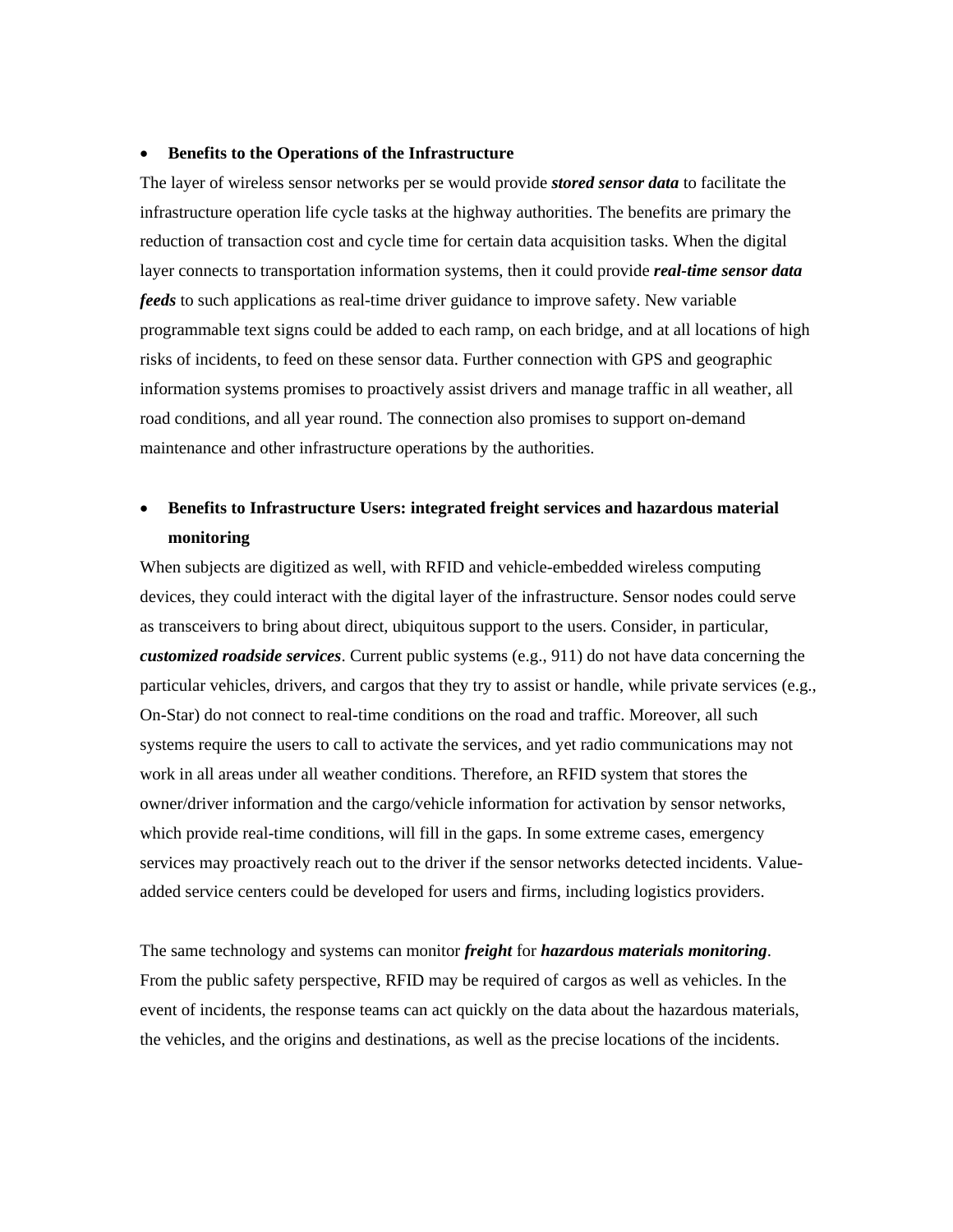## • **Benefits to Logistics: adaptive global routing, supply chain scheduling, and fast public security checking**

When the sensor network data and RFID information are fused with enterprise information systems, the infrastructure would become a controllable of the network flow model, as discussed in Section 1 for the concept of a "control panel". Previous measures of logistics control rely on, e.g., GPS and radio communications to adjust routing, which lack reliable information about the choices, such as the conditions of all alternate routes at the time, to really make optimal decision even just locally. The SIE model avails infrastructure information for conducting adaptive logistics control at a global optimization level. Besides, the model also makes it possible to connect logistics to production planning and control (i.e., the "warehouse-inventory on the move" notion) across the supply chain, and thereby reduce the transaction cost and cycle time of the whole extended enterprise. This is the purpose of connecting the infrastructure, the subjects of shipment, and the enterprise information systems.

The digital connection can be further extended to include such public sector databases as transportation management, national security control, and law enforcement to reap additional benefits for both the public and the logistics industry. In particular, the SIE model promises to facilitate *security check* at the roadside and the boarder crossings by providing real-time comprehensive information on the *drivers/passengers, the vehicles, and the cargos*. The federally mandated Commercial Vehicle Information Systems and Networks (CVISN) program in the U.S. represents a harbinger to this concept.

Continuing work will focus on the engineering design and empirical investigation of the SIE model. The particular control models and algorithms for particular intelligent transportation systems, supply chain integration, and logistics using the SIE model will also be a major topic of the research in the next phase. In addition, related scientific topics, including, information integration and intelligent transportation, represent the next possibilities of new formulation using the SIE concept. An interesting example is the connection of the digital layer with emerging automatic vehicle guidance technology. The vehicle guidance systems could be some embedded guidance cables on the designated lanes, or use on-board sensing and computing systems to interact with the digitized infrastructure to adapt, by human drivers or by the on-board control systems, their movement. The added capability allows virtual configuration of highway traffics, such as separating the fast lanes designated for freights from the regular users. The designation of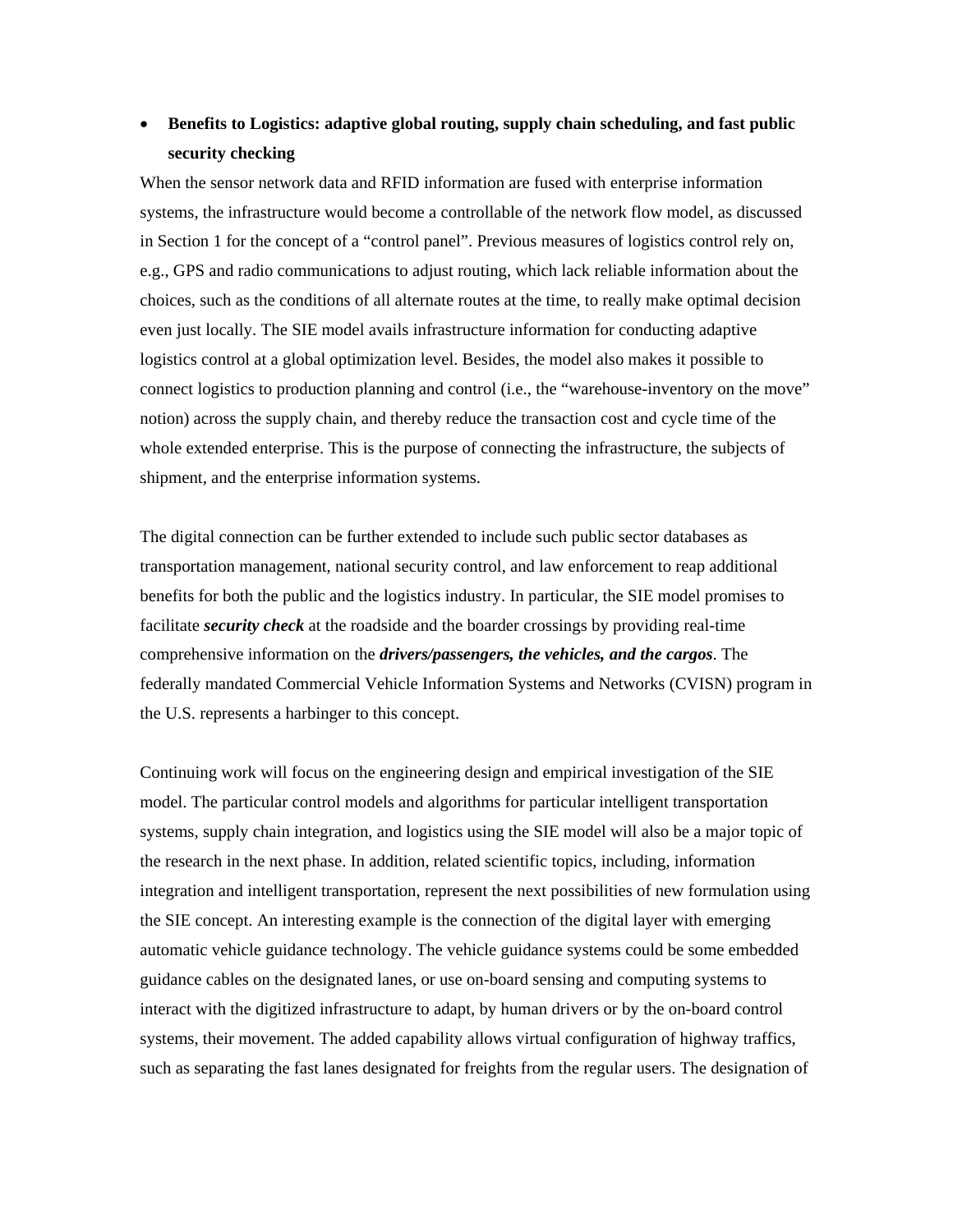the fast lanes could be adaptive and on-demand, and constitute a virtual rapid transit on the highway, as illustrated in Figure 1.

#### **References**

- 1. I.F. Akyildiz, W. Su, Y. Sankarasubramaniam, and E. Cayirci, "Wireless Sensor Networks: A Survey," *Computer Networks*, vol. 38, 2002, pp. 393-422.
- 2. G. Babin and C. Hsu, "Decomposition of Knowledge for Concurrent Processing," *IEEE Transactions on Knowledge and Data Engineering,* vol. 8, no. 5, 1996, pp 758-772.
- 3. W. Cheung and C. Hsu, "The Model-Assisted Global Query System for Multiple databases in Distributed Enterprises," *ACM Transactions on Information Systems,* vol. 14, no. 4, 1996, pp 421-470.
- 4. A. Demers, G.F. List, W. A. Wallace, E. Lee, and J. Wojtowicz, "Probes as Path Seekers" Transportation Research Record: *Journal of the Transportation Research Board*, No. 1944, TRB, National Research Council, Washington, DC, 2006, pp.107-114.
- 5. K.N. Gourdin, *Global Logistics Management: a Competitive Advantage for the 21st Century*, Blackwell publishing, 2006.
- 6. S.E. Grasman, "Dynamic Approach to Strategic and Operational Multimodal Routing Decisions," *I.J. Logistics Systems and Management*, vol.2, no.1, 2006, pp. 96-106.
- 7. C. Hsu, D. Levermore, C. Carothers, and G. Babin, "Enterprise Collaboration: On-Demand Information Exchange Using Enterprise Databases, Wireless Sensor Networks, and RFID Systems", to appear in *IEEE Transactions on Systems, Man, and Cybernetics Part A*, 2007.
- 8. C. Hsu, "Models of Cyber-Infrastructure-Based Enterprises and Their Engineering", in C. Hsu, ed., *Service Enterprise Integration: an Enterprise Engineering Perspective*, Springer Science, Boston, MA, 2007.
- 9. C. Hsu, M. Bouziane, L. Rattner and L. Yee, "Information Resources Management in Heterogeneous Distributed Environments: A Metadatabase Approach," *IEEE Transactions on Software Engineering,* vol. 17, no. 6, 1991, pp 604-625.
- 10. M.H. Hugos, *Essentials of Supply Chain Management*, John Wiley and Sons, 2006.
- 11. C.E. Koh, H.J. Kim, and E.Y. Kim, "The Impact of RFID in Retail Industry: Issues and Critical Success Factors," *J. Shopping Center Research*, vol. 25, November 2006.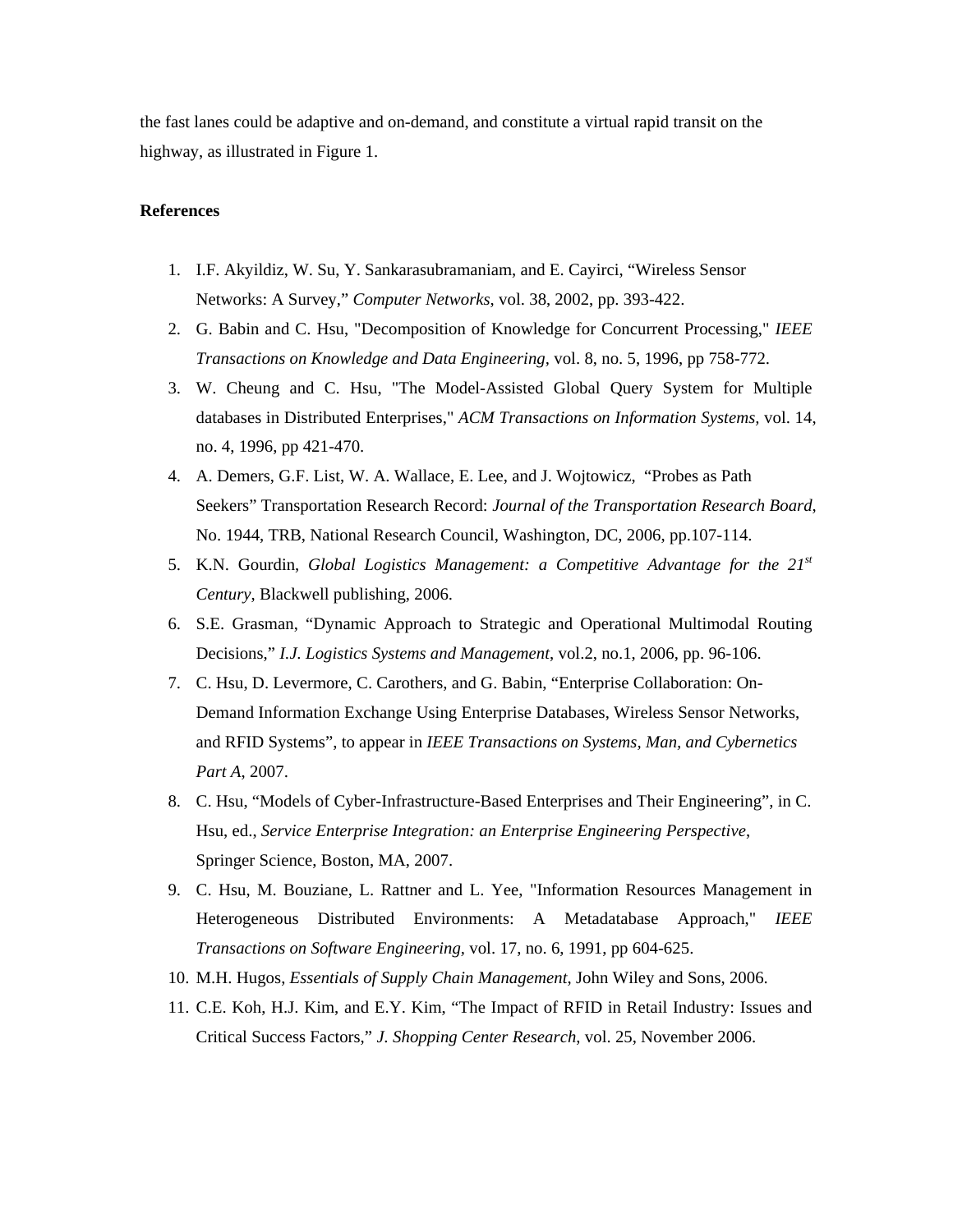- 12. J. Lang and D.B. Stewart, "A Study of the Applicability of Existing Exception-Handling Techniques to Component-Based Real-Time Software Technology," *ACM Transactions on Programming Languages and Systems*, Vol. 20, No. 2, March 1998, pp. 274-301.
- 13. I. le Blanc, M. van Krieken, H. Krikke, and H. Fleuren, "Vehicle Routing Concepts in the Closed-Loop Container Network of ARN—a Case Study," *OR Spectrum*, vol. 28, no.1, January 2006.
- 14. L. Lei, S-G. Liu, A. Ruszczynski, and S-J. Park, "On the integrated production, inventory, and distribution routing problem," *IIE Transactions*, vol. 38, no. 11, November, 2006, pp. 995-970.
- 15. D. Levermore and C. Hsu, *Enterprise Collaboration: On-Demand Information Exchange for Extended Enterprises*, Springer Sciences, Boston, MA, 2006.
- 16. G. List, W. Wallace, A. Demers, P. Salaszynk, E. Lee and J. Wojtowicz, "Field Experience With a Wireless GPS-based ATIS System" *Proceedings: 12th World Congress on ITS*, 6-10 November 2005, San Francisco, Paper 1971.
- 17. A.C. McKinnon, "A Review of European Truck Tolling Schemes and Assessment of Their Possible Impact on Logistics Systems," *I.J. Logistics*, vol. 9, no.3, September, 2006, pp. 191-205.
- 18. J.T. Mentzer, M.B. Myers, T.P. Stank, (eds.) *Handbook of Global Logistics and Supply Chain Management*, Sage Publishers, September, 2006.
- 19. N.H. Moin and S Salhi, "Inventory Routing Problems: a Logistical Overview", J. Operational Research Society advance online publication, August 2006.
- 20. Parsons Clough Harbour, *I-87 Multimodal Corridor Study: Long List of Improvement Concepts,* Parsons, Inc., New York, October 2003.
- 21. X-T. Qi, "A Logistics Scheduling Model: Scheduling and Transshipment for Two Processing Centers," IIE Transactions, vol. 38, no. 7, July 2006, pp. 537-546.
- 22. S.E. Sarma, S.A. Weis, and D.W. Engels, "RFID Systems and Security and Privacy Implications," Workshop on Cryptographic Hardware and Embedded Systems, 2002, pp. 454-470.
- 23. D.B. Stewart and G. Arora, "A Tool for Analyzing and Fine-Tuning the Real-Time Properties of an Embedded System," *IEEE Transactions on Software Engineering*, Vol. 27, June, 2000.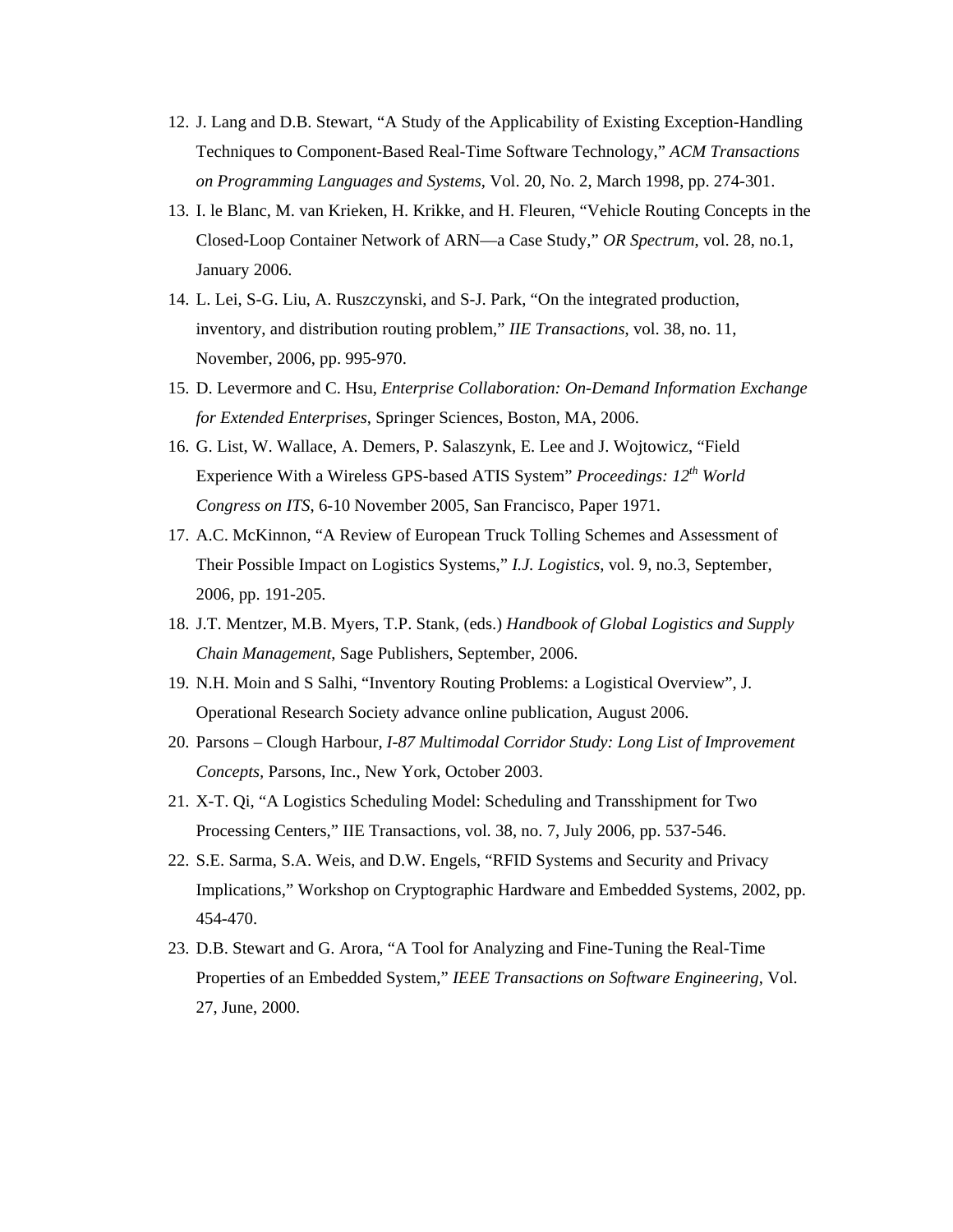

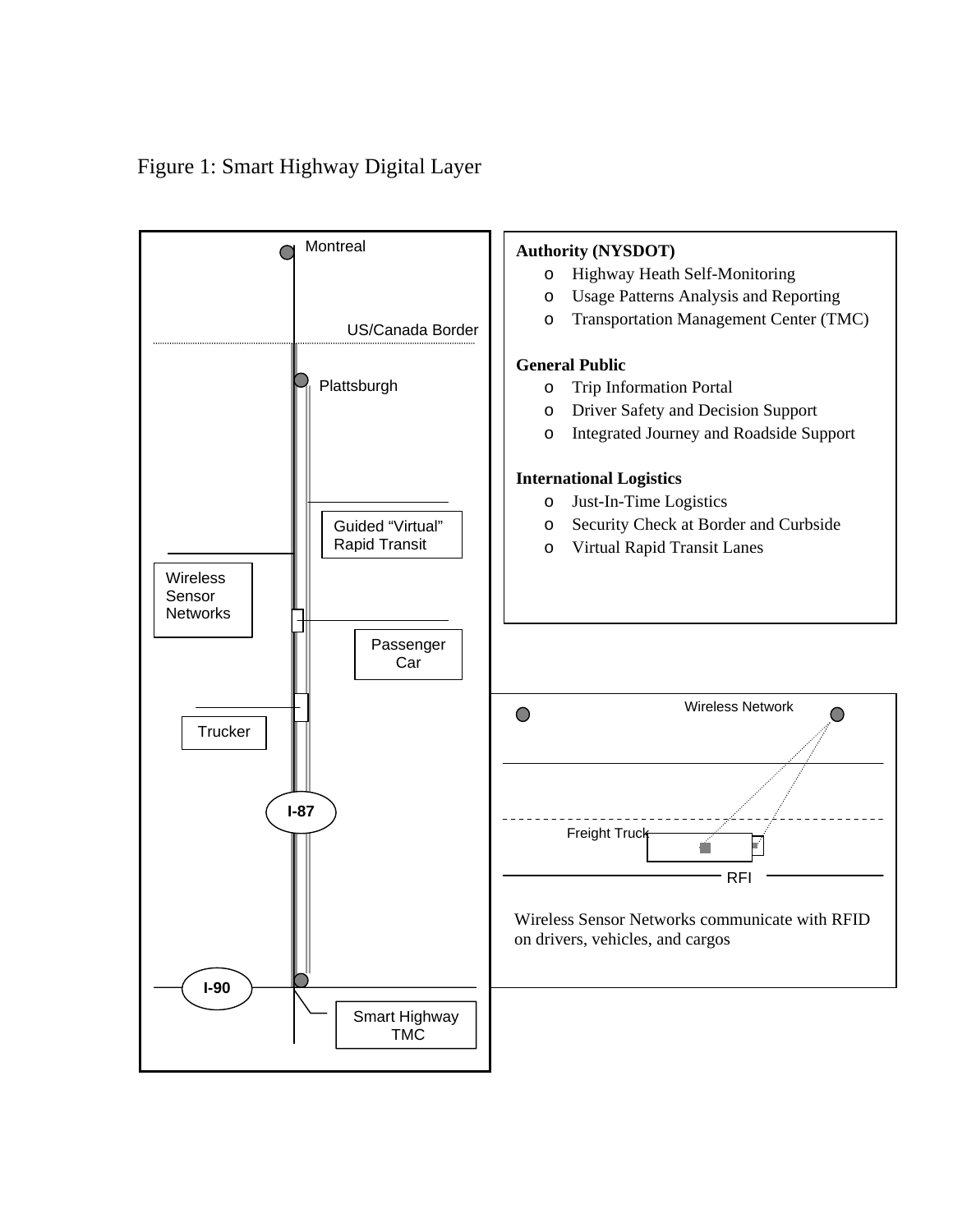## Figure 2: GOALS OF SMART HIGHWAY

# **Highway Operation:**

**Authority (Infrastructure)**  *Requirements: Acquisition and integration of real-time data and knowledge used in highway operation and transportation control, made available to users* 

## Smart Highway Digital Layer

Facilitates data acquisition, transmission, and processing/storage for each of the three levels of goals

# **Logistic Processes & Control Activities:**

**Concurrent Global Logistics Control Models (Enterprises)**  *Requirements: Integration of logistic processes and databases for driver support and global adaptive control*

### **Highway Users: Vehicle Drivers (Subjects)**

*Requirements: Driver-centric Integration of information for safety and journey decision support from authority and firms*

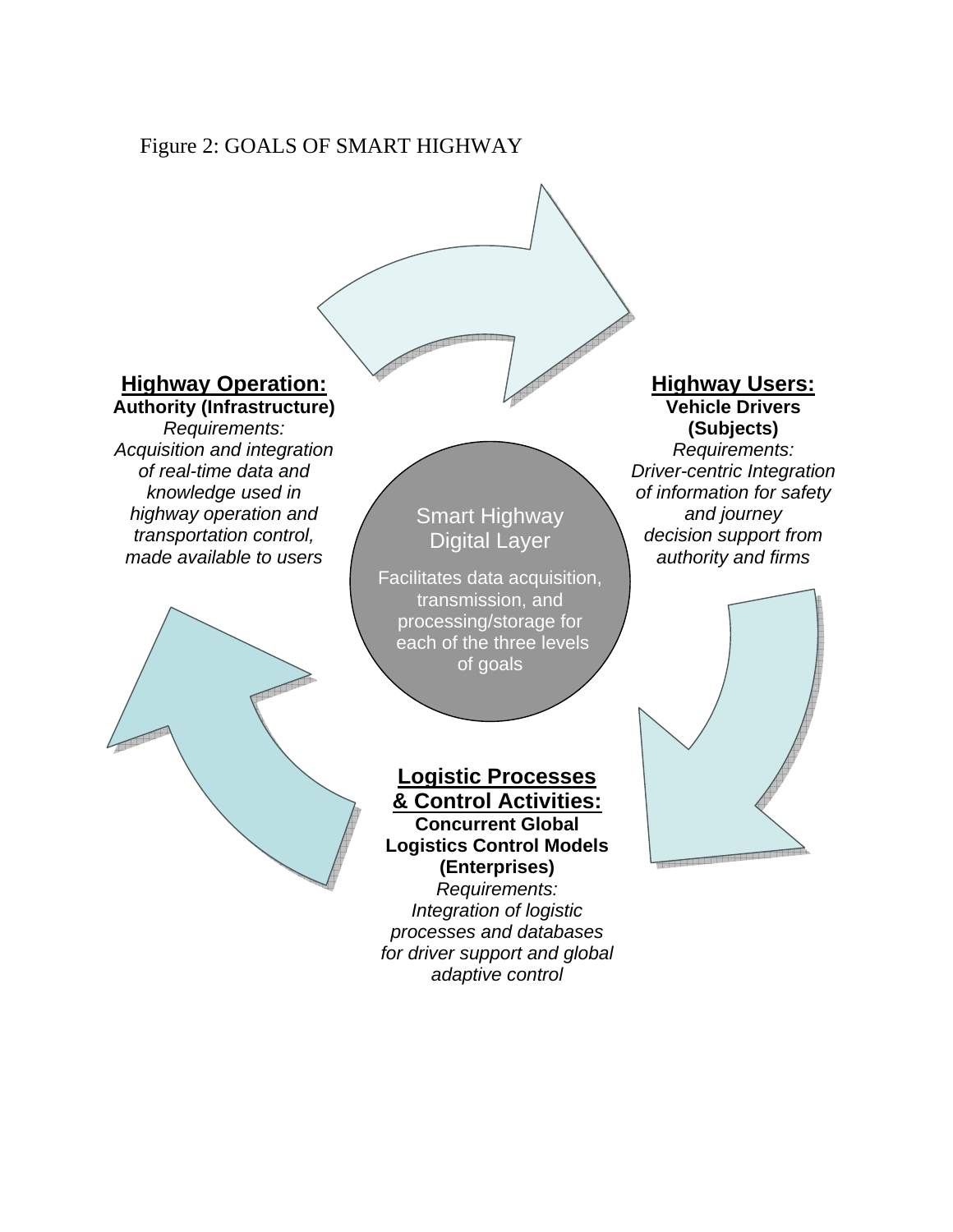

**Figure 3:** The Structure of the Common Schema.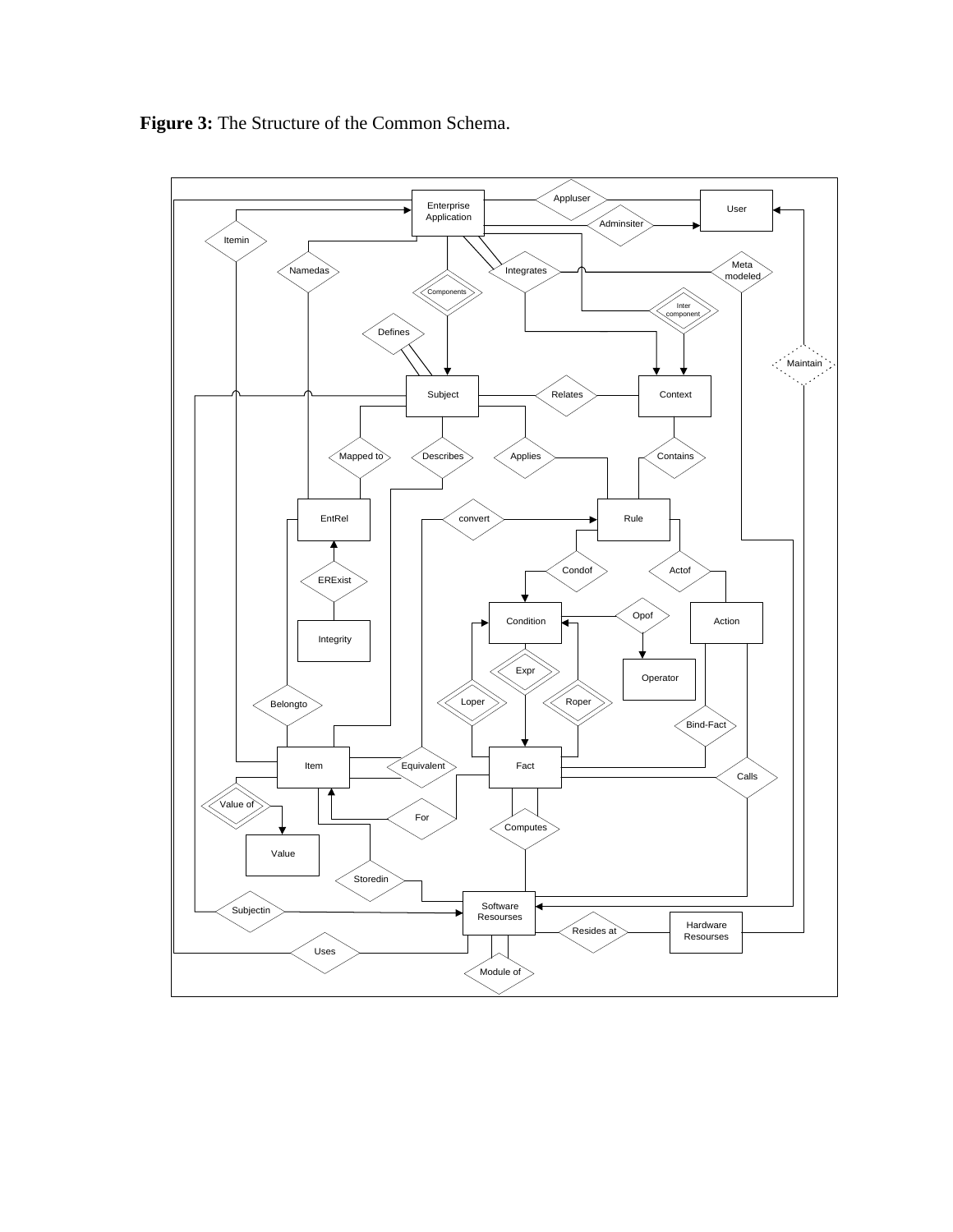

**Figure 4: The Schema of the SIE Model**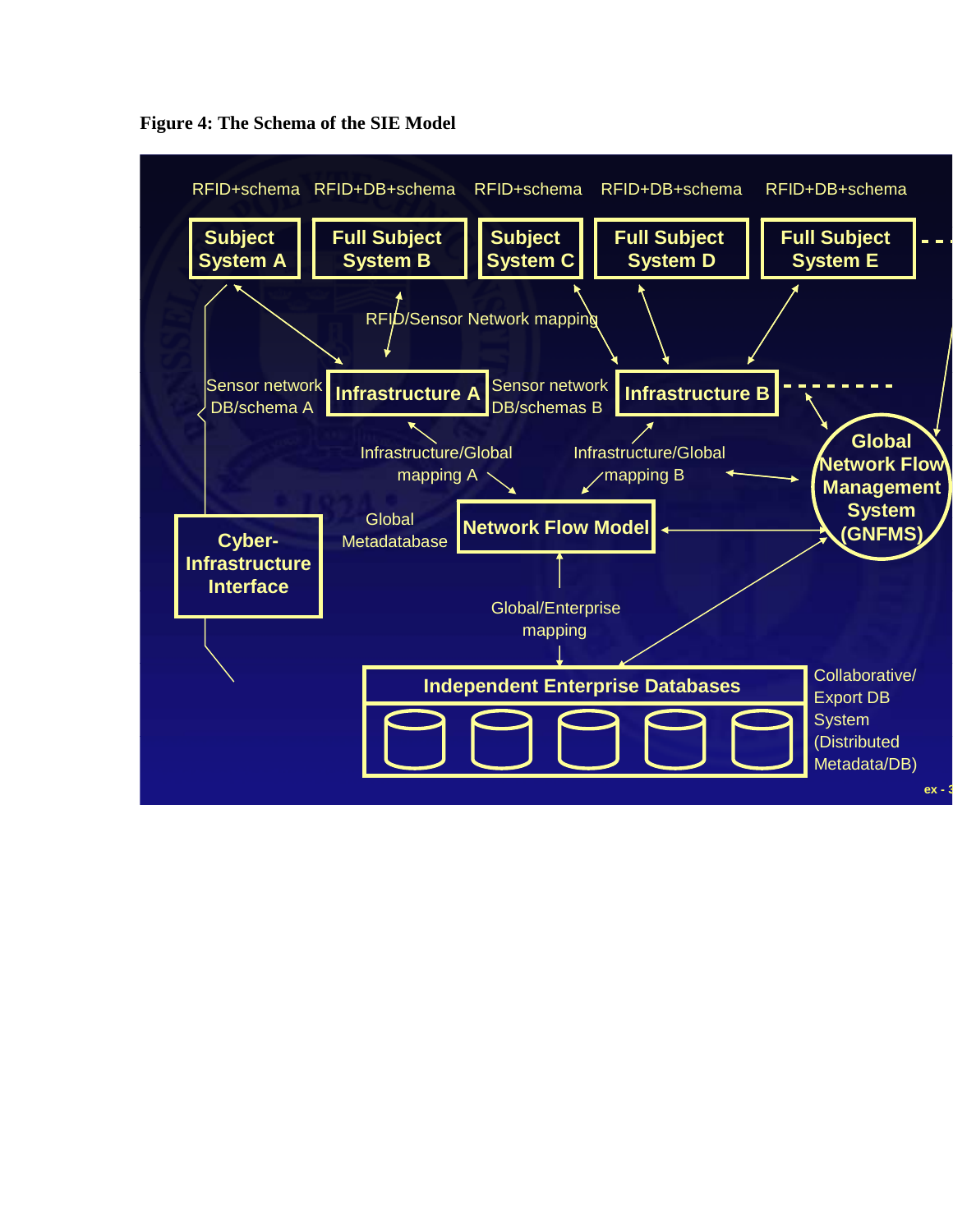

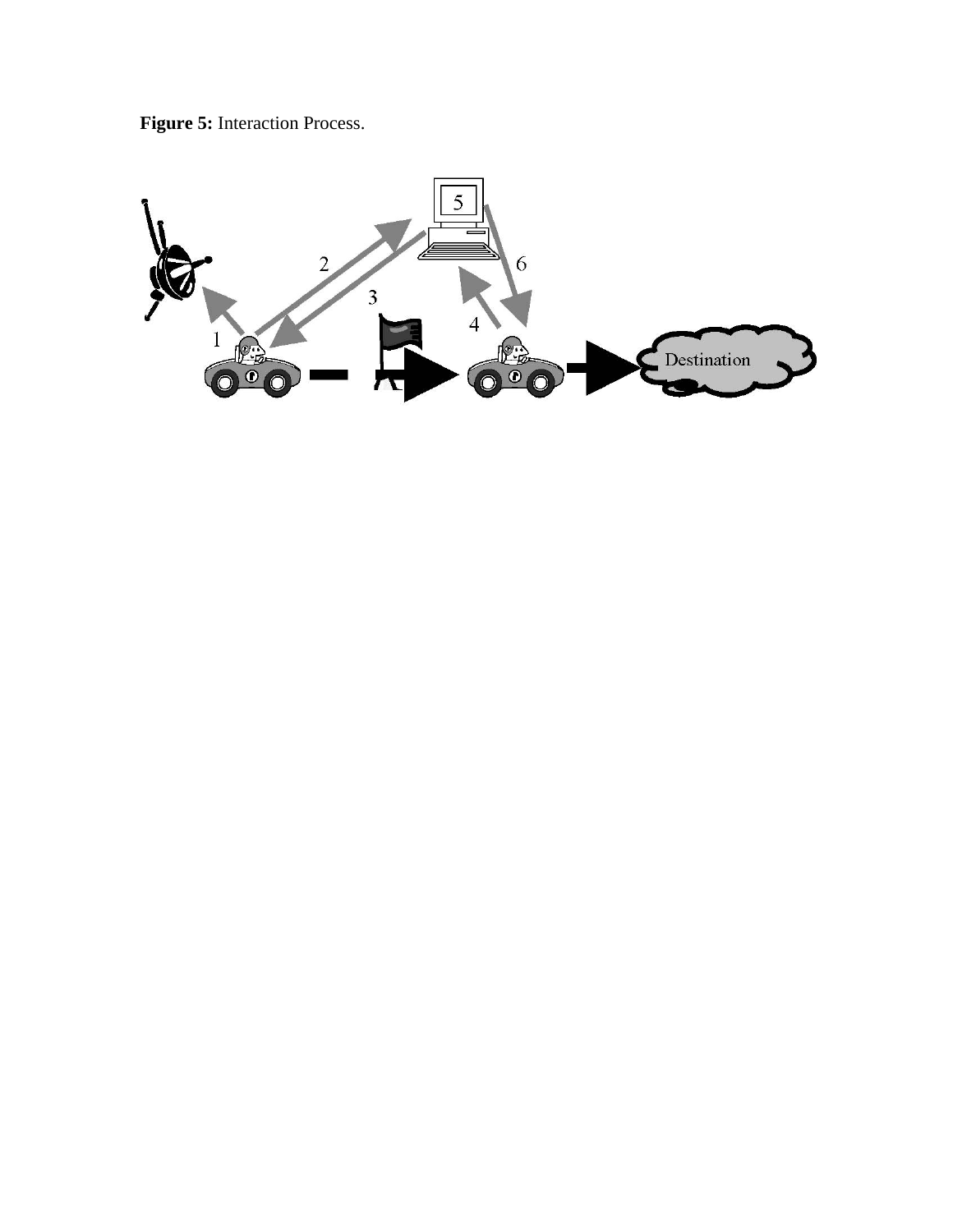

**Figure 6:** Travel time intensity distributions for three freeway M2M pairs.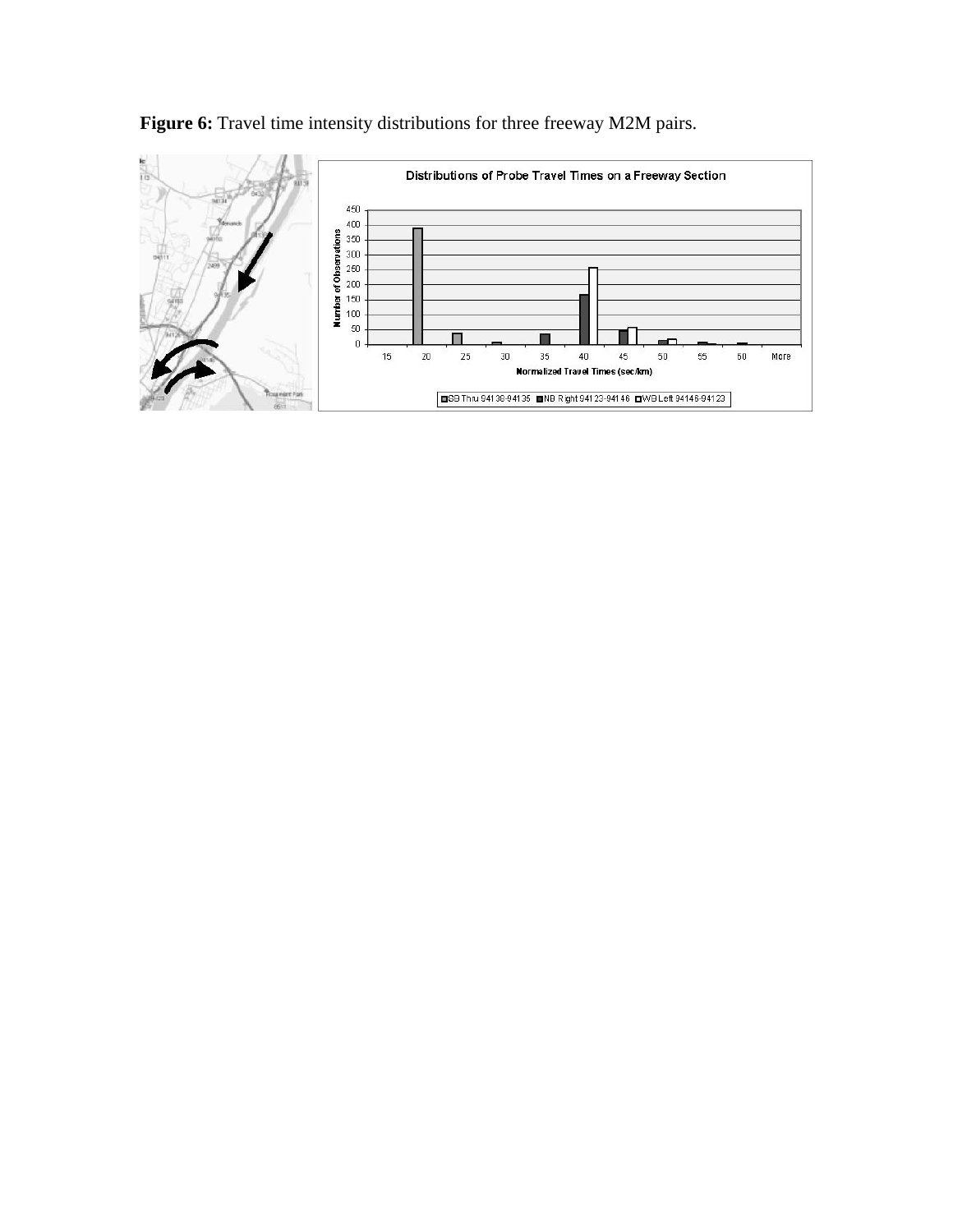

**Figure 7**: Travel time intensity distributions for three arterial M2M pairs.